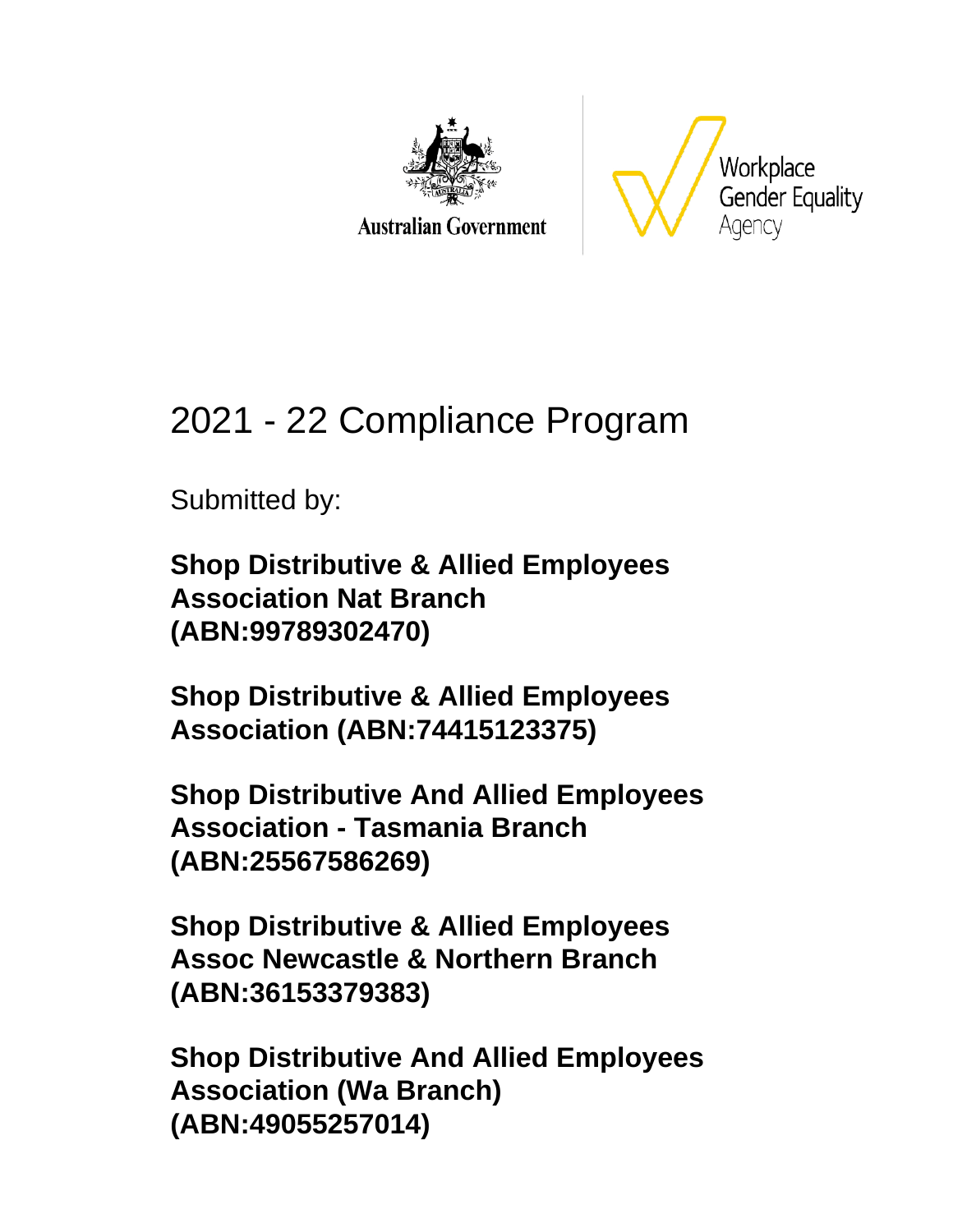**Shop Distributive And Allied Employees Association Sa Branch State (ABN:90746146487)**

**Shop Distributive & Allied Employees Association Vic Branch (ABN:49714295537)**

**Shop Distributive & Allied Employees Association (ABN:53585943107)**

Date: 2022-06-08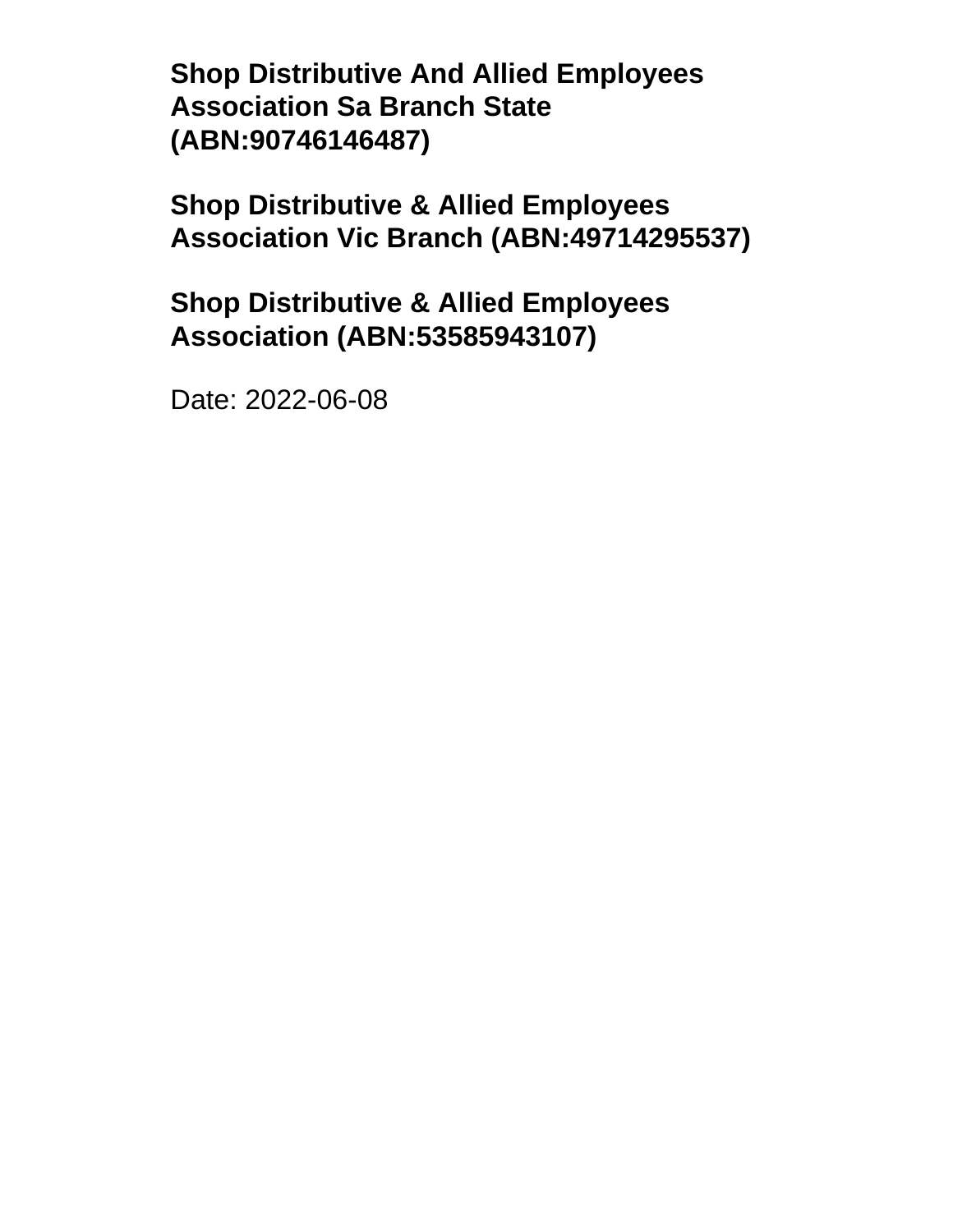# #Workplace overview

#### **Policies and strategies**

1: Do you have a formal policy and/or formal strategy in place that specifically supports gender equality in the following areas?

| Recruitment                                                            | Yes (Select all that apply) |
|------------------------------------------------------------------------|-----------------------------|
| $$ Yes                                                                 | Policy                      |
| Retention                                                              | No(Select all that apply)   |
| Performance management processes                                       | No(Select all that apply)   |
| Promotions                                                             | No(Select all that apply)   |
| Talent identification/identification of high<br>potentials             | No(Select all that apply)   |
| Succession planning                                                    | No(Select all that apply)   |
| Training and development                                               | Yes (Select all that apply) |
| $$ Yes                                                                 | Policy                      |
| Key performance indicators for managers<br>relating to gender equality | No(Select all that apply)   |

2: Do you have formal policy and/or formal strategy in place that support gender equality overall? Yes(Select all that apply)

…Yes Strategy

3: Does your organisation have any of the following targets to address gender equality in your workplace?

4: If your organisation would like to provide additional information relating to your gender equality policies and strategies, please do so below.

| <b>Governing bodies</b> |  |  |
|-------------------------|--|--|
|                         |  |  |

Shop Distributive & Allied Employees Association Nat Branch

| 1: Does this organisation have a governing<br>body?                                                 | Yes (Provide further details on the governing<br>body(ies) and its composition) |
|-----------------------------------------------------------------------------------------------------|---------------------------------------------------------------------------------|
| 1.1: What is the name of your governing body?                                                       | <b>National Council</b>                                                         |
| 1.2: What type of governing body does this<br>organisation have?                                    | Council                                                                         |
| 1.3: How many members are on the governing<br>body and who holds the predominant Chair<br>position? |                                                                                 |
| Chairs                                                                                              |                                                                                 |
| Female                                                                                              | $\Omega$                                                                        |
| …Male                                                                                               | 1                                                                               |
|                                                                                                     |                                                                                 |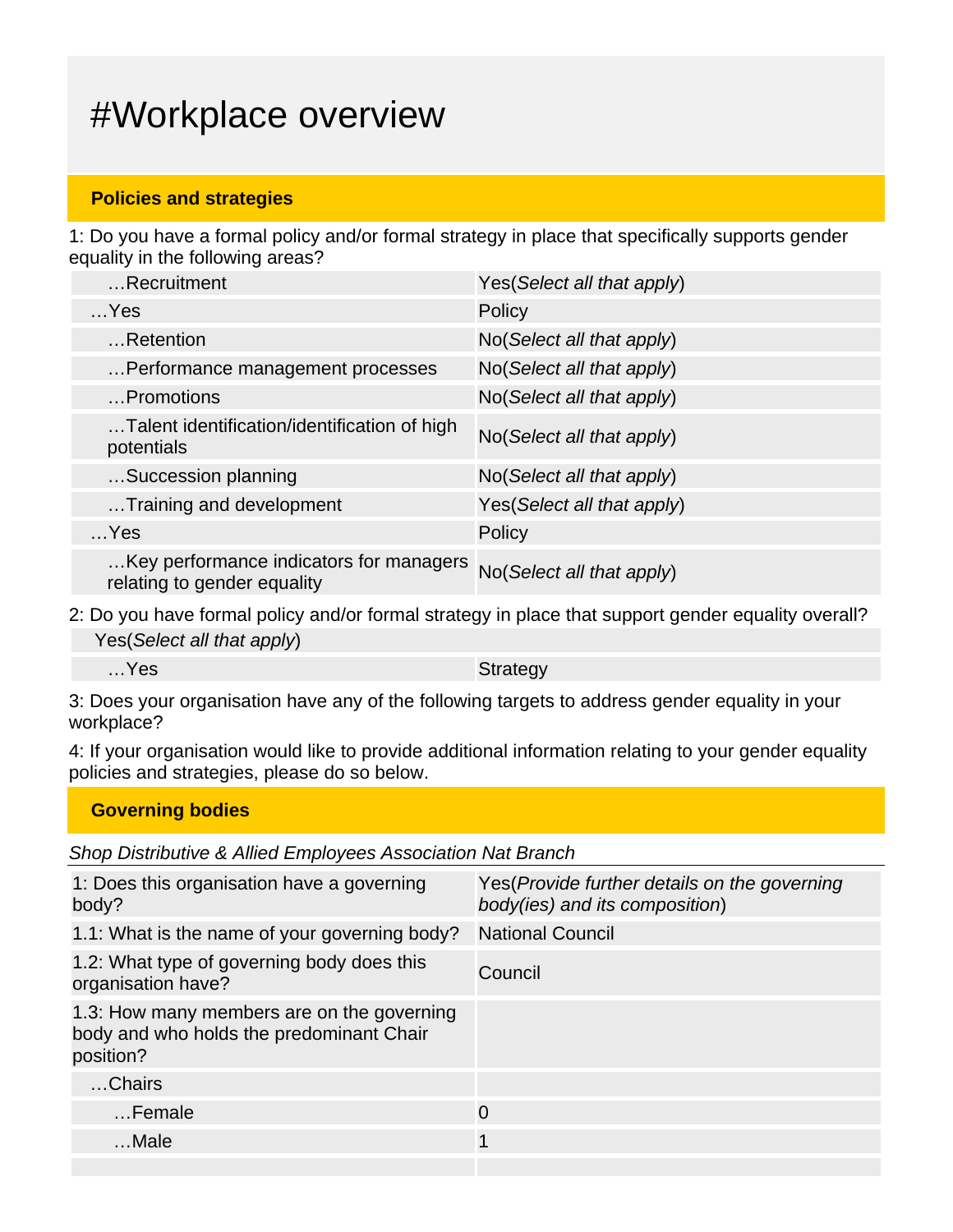| Non-binary                                                                                                                        | $\mathbf 0$                                                                                                                             |
|-----------------------------------------------------------------------------------------------------------------------------------|-----------------------------------------------------------------------------------------------------------------------------------------|
| Members                                                                                                                           |                                                                                                                                         |
| Female                                                                                                                            | 25                                                                                                                                      |
| Male                                                                                                                              | 16                                                                                                                                      |
| Non-binary                                                                                                                        | $\overline{0}$                                                                                                                          |
| 1.4: Do you have a formal selection policy<br>and/or formal selection strategy for this<br>organisation's governing body members? | Yes (Select all that apply)                                                                                                             |
|                                                                                                                                   | Policy                                                                                                                                  |
|                                                                                                                                   | The governing body has gender balance. All<br>positions on the governing body are elected<br>positions.                                 |
| 1.5: Has a target been set to increase the<br>representation of women on this governing<br>body?                                  | No(Select all that apply)                                                                                                               |
|                                                                                                                                   | Governing body has gender balance (i.e. 40%<br>women / 40% men / 20% either)<br>Do not have control over governing<br>body/appointments |
|                                                                                                                                   | All positions on the governing body are elected<br>positions.                                                                           |
| 1.6: Do you have a formal policy and/or formal<br>strategy in place on the gender composition of<br>your governing body?          | <b>No</b>                                                                                                                               |
|                                                                                                                                   | Other (provide details)                                                                                                                 |
|                                                                                                                                   | All positions on the governing body are elected<br>positions.                                                                           |
| Shop Distributive & Allied Employees Association                                                                                  |                                                                                                                                         |
| 1: Does this organisation have a governing<br>body?                                                                               | Yes (Provide further details on the governing<br>body(ies) and its composition)                                                         |
| 1.1: What is the name of your governing body?                                                                                     | <b>SDA NSW Branch Council</b>                                                                                                           |
| 1.2: What type of governing body does this<br>organisation have?                                                                  | Council                                                                                                                                 |
| 1.3: How many members are on the governing<br>body and who holds the predominant Chair<br>position?                               |                                                                                                                                         |
| Chairs                                                                                                                            |                                                                                                                                         |
| Female                                                                                                                            | $\mathbf{1}$                                                                                                                            |
| Male                                                                                                                              | $\overline{0}$                                                                                                                          |
| Non-binary                                                                                                                        | 0                                                                                                                                       |
| Members                                                                                                                           |                                                                                                                                         |
| Female                                                                                                                            | 12                                                                                                                                      |
|                                                                                                                                   |                                                                                                                                         |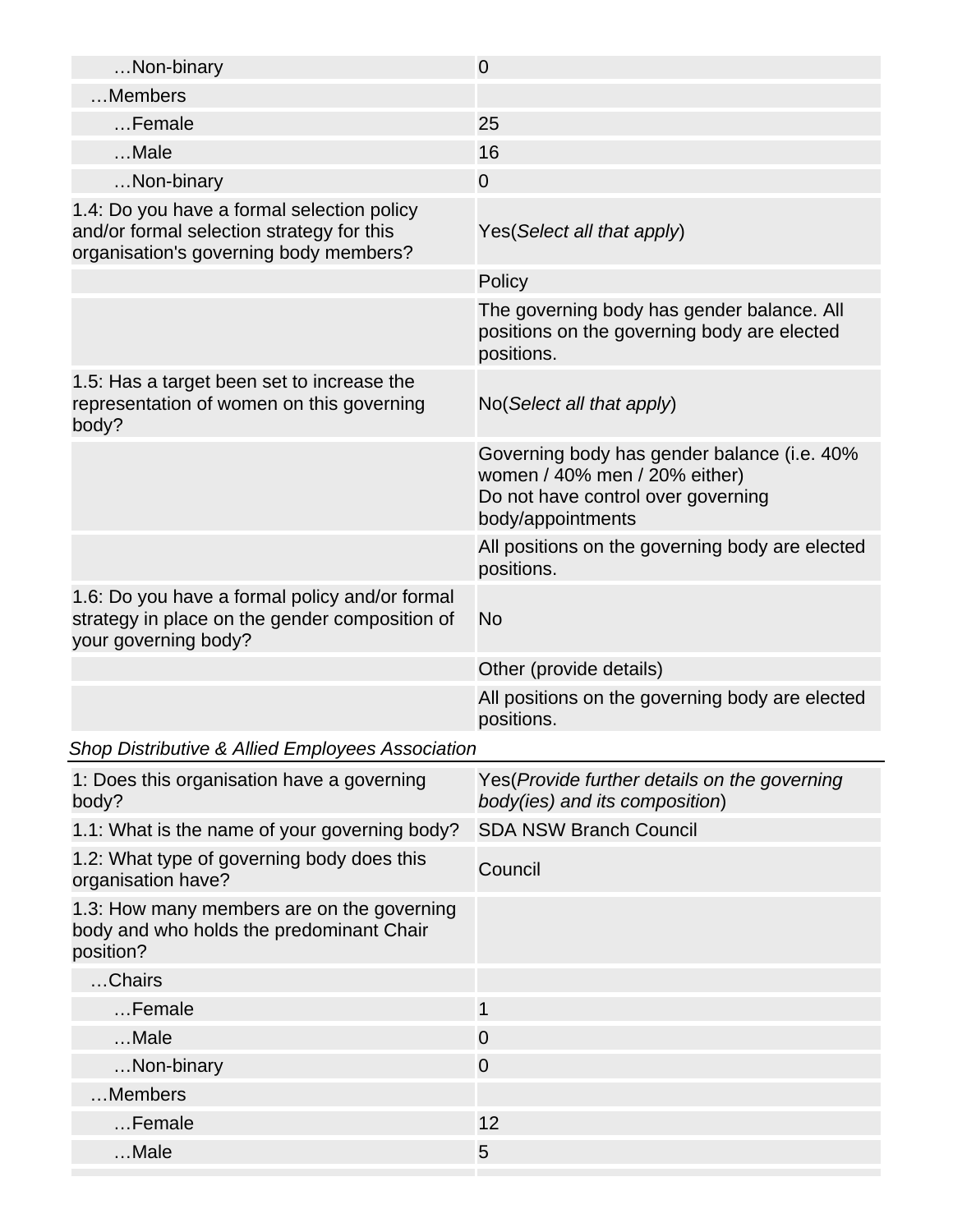| Non-binary                                                                                                                        | $\mathbf 0$                                                                                                                             |
|-----------------------------------------------------------------------------------------------------------------------------------|-----------------------------------------------------------------------------------------------------------------------------------------|
| 1.4: Do you have a formal selection policy<br>and/or formal selection strategy for this<br>organisation's governing body members? | Yes (Select all that apply)                                                                                                             |
|                                                                                                                                   | Policy                                                                                                                                  |
| 1.5: Has a target been set to increase the<br>representation of women on this governing<br>body?                                  | No(Select all that apply)                                                                                                               |
|                                                                                                                                   | Governing body has gender balance (i.e. 40%<br>women / 40% men / 20% either)<br>Do not have control over governing<br>body/appointments |
| 1.6: Do you have a formal policy and/or formal<br>strategy in place on the gender composition of<br>your governing body?          | No                                                                                                                                      |
|                                                                                                                                   | Other (provide details)                                                                                                                 |
|                                                                                                                                   | All positions on the governing body are elected<br>positions.                                                                           |
| Shop Distributive And Allied Employees Association - Tasmania Branch                                                              |                                                                                                                                         |
| 1: Does this organisation have a governing<br>body?                                                                               | Yes (Provide further details on the governing<br>body(ies) and its composition)                                                         |
| 1.1: What is the name of your governing body?                                                                                     | <b>SDA Tasmanian Branch Council</b>                                                                                                     |
| 1.2: What type of governing body does this                                                                                        | Council                                                                                                                                 |
| organisation have?                                                                                                                |                                                                                                                                         |
| 1.3: How many members are on the governing<br>body and who holds the predominant Chair<br>position?                               |                                                                                                                                         |
| Chairs                                                                                                                            |                                                                                                                                         |
| Female                                                                                                                            | $\mathbf{1}$                                                                                                                            |
| Male                                                                                                                              | $\overline{0}$                                                                                                                          |
| Non-binary                                                                                                                        | $\overline{0}$                                                                                                                          |
| Members                                                                                                                           |                                                                                                                                         |
| Female                                                                                                                            | $\overline{4}$                                                                                                                          |
| Male                                                                                                                              | $\overline{4}$                                                                                                                          |
| Non-binary                                                                                                                        | $\mathbf 0$                                                                                                                             |
| 1.4: Do you have a formal selection policy<br>and/or formal selection strategy for this<br>organisation's governing body members? | Yes (Select all that apply)                                                                                                             |
|                                                                                                                                   | Policy                                                                                                                                  |
| 1.5: Has a target been set to increase the<br>representation of women on this governing<br>body?                                  | No(Select all that apply)                                                                                                               |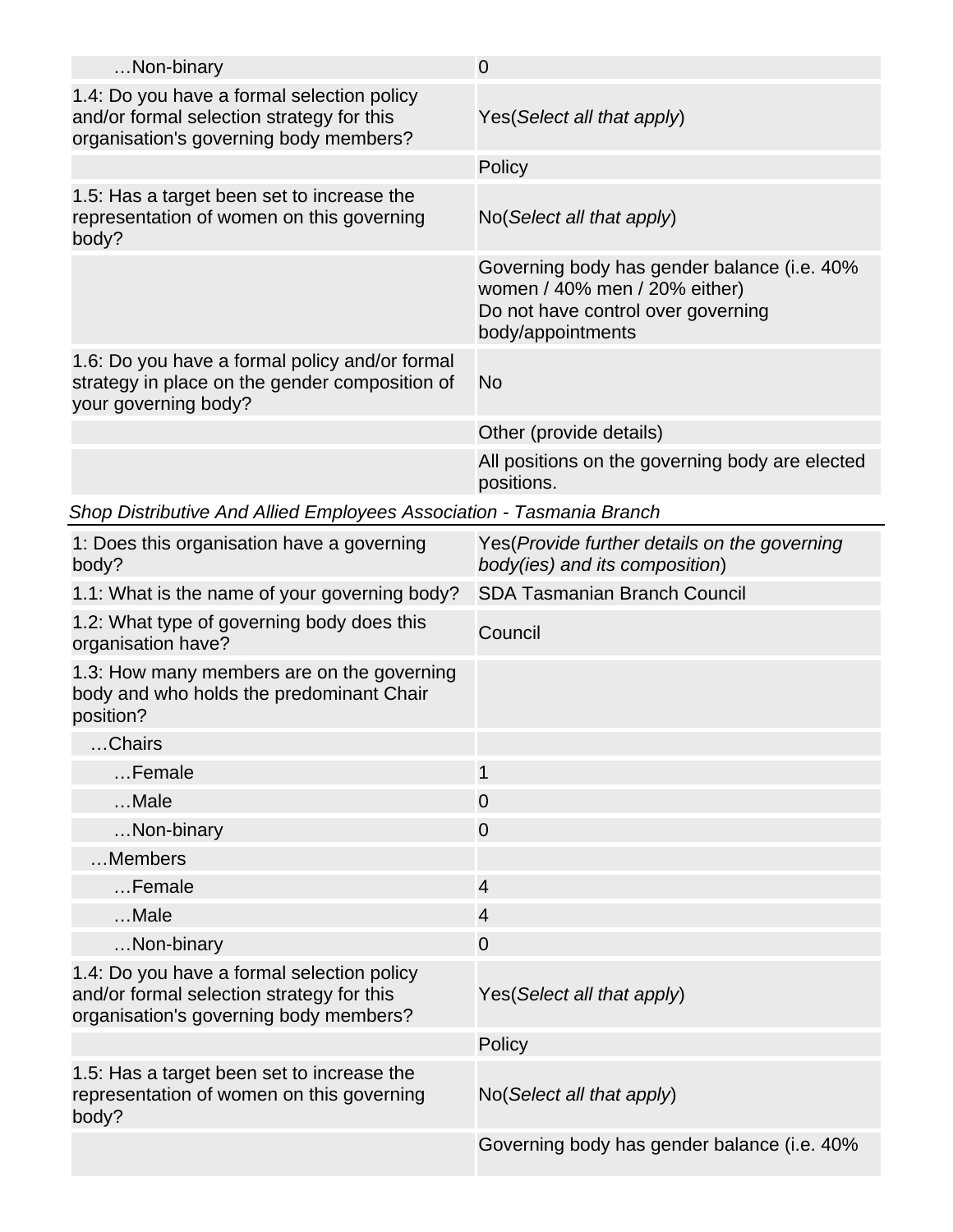|                                                                                                                          | women / 40% men / 20% either)<br>Other (provide details)      |
|--------------------------------------------------------------------------------------------------------------------------|---------------------------------------------------------------|
|                                                                                                                          | All positions on the governing body are elected<br>positions. |
| 1.6: Do you have a formal policy and/or formal<br>strategy in place on the gender composition of<br>your governing body? | -No                                                           |
|                                                                                                                          | Other (provide details)                                       |
|                                                                                                                          | All positions on the governing body are elected<br>positions. |

| Shop Distributive & Allied Employees Assoc Newcastle & Northern Branch |  |  |  |
|------------------------------------------------------------------------|--|--|--|
|                                                                        |  |  |  |
|                                                                        |  |  |  |

| 1: Does this organisation have a governing<br>body?                                                                               | Yes(Provide further details on the governing<br>body(ies) and its composition)                                                          |
|-----------------------------------------------------------------------------------------------------------------------------------|-----------------------------------------------------------------------------------------------------------------------------------------|
| 1.1: What is the name of your governing body?                                                                                     | <b>SDA Newcastle Branch Council</b>                                                                                                     |
| 1.2: What type of governing body does this<br>organisation have?                                                                  | Council                                                                                                                                 |
| 1.3: How many members are on the governing<br>body and who holds the predominant Chair<br>position?                               |                                                                                                                                         |
| Chairs                                                                                                                            |                                                                                                                                         |
| Female                                                                                                                            | $\mathbf 0$                                                                                                                             |
| Male                                                                                                                              | 1                                                                                                                                       |
| Non-binary                                                                                                                        | $\mathbf 0$                                                                                                                             |
| Members                                                                                                                           |                                                                                                                                         |
| Female                                                                                                                            | 6                                                                                                                                       |
| Male                                                                                                                              | $\overline{4}$                                                                                                                          |
| Non-binary                                                                                                                        | $\overline{0}$                                                                                                                          |
| 1.4: Do you have a formal selection policy<br>and/or formal selection strategy for this<br>organisation's governing body members? | Yes (Select all that apply)                                                                                                             |
|                                                                                                                                   | Policy                                                                                                                                  |
| 1.5: Has a target been set to increase the<br>representation of women on this governing<br>body?                                  | No(Select all that apply)                                                                                                               |
|                                                                                                                                   | Governing body has gender balance (i.e. 40%<br>women / 40% men / 20% either)<br>Do not have control over governing<br>body/appointments |
|                                                                                                                                   | All positions on the governing body are elected<br>positions.                                                                           |
| 1.6: Do you have a formal policy and/or formal<br>strategy in place on the gender composition of<br>your governing body?          | <b>No</b>                                                                                                                               |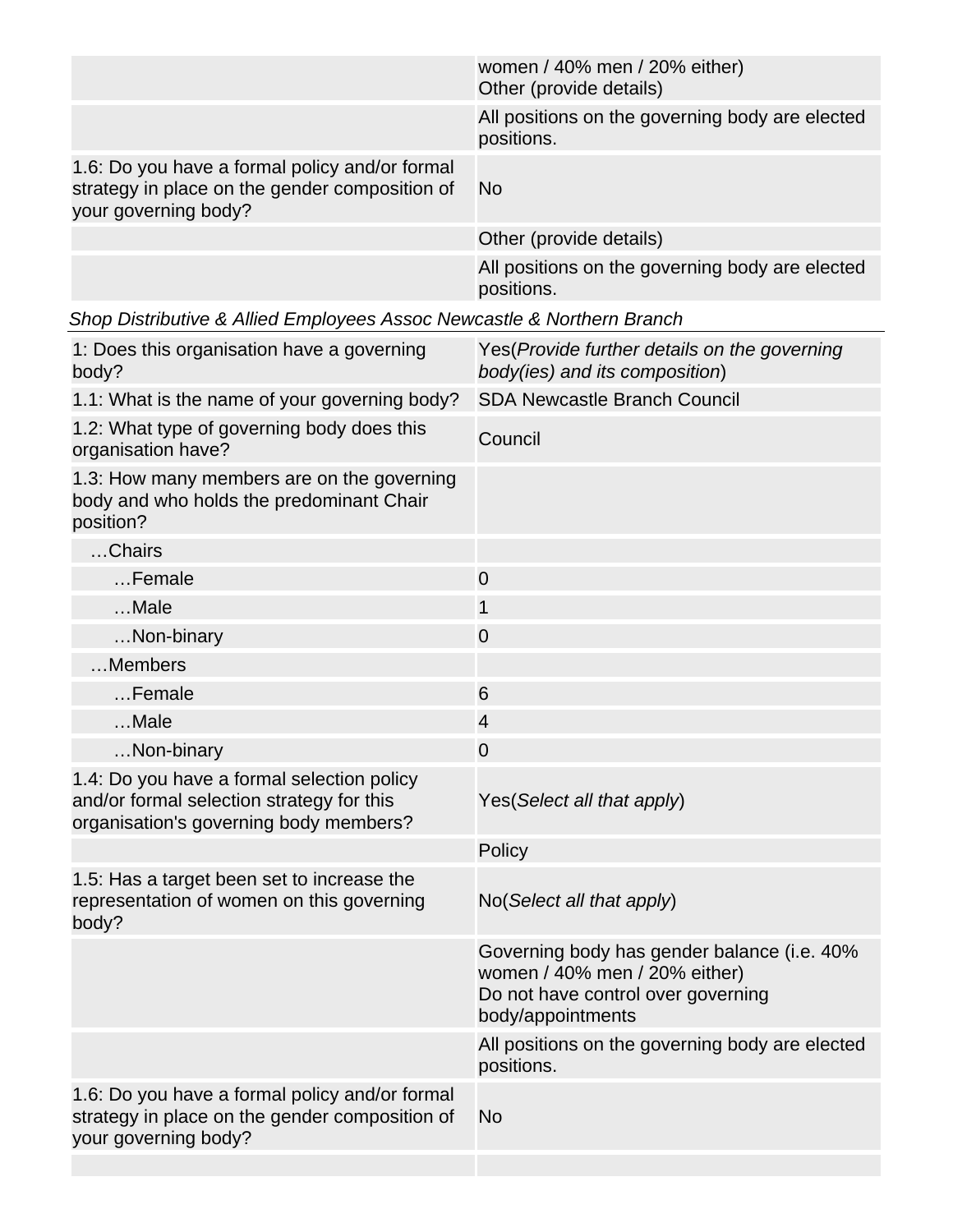|                                                                                                                                   | Other (provide details)                                                                                                                 |
|-----------------------------------------------------------------------------------------------------------------------------------|-----------------------------------------------------------------------------------------------------------------------------------------|
|                                                                                                                                   | All positions on the governing body are elected<br>positions.                                                                           |
| Shop Distributive And Allied Employees Association (Wa Branch)                                                                    |                                                                                                                                         |
| 1: Does this organisation have a governing<br>body?                                                                               | Yes (Provide further details on the governing<br>body(ies) and its composition)                                                         |
| 1.1: What is the name of your governing body?                                                                                     | WA Branch Committee of Management                                                                                                       |
| 1.2: What type of governing body does this<br>organisation have?                                                                  | Management committee                                                                                                                    |
| 1.3: How many members are on the governing<br>body and who holds the predominant Chair<br>position?                               |                                                                                                                                         |
| Chairs                                                                                                                            |                                                                                                                                         |
| Female                                                                                                                            | 1                                                                                                                                       |
| Male                                                                                                                              | $\mathbf 0$                                                                                                                             |
| Non-binary                                                                                                                        | $\mathbf 0$                                                                                                                             |
| Members                                                                                                                           |                                                                                                                                         |
| Female                                                                                                                            | 5                                                                                                                                       |
| Male                                                                                                                              | 6                                                                                                                                       |
| Non-binary                                                                                                                        | $\overline{0}$                                                                                                                          |
| 1.4: Do you have a formal selection policy<br>and/or formal selection strategy for this<br>organisation's governing body members? | Yes (Select all that apply)                                                                                                             |
|                                                                                                                                   | Policy                                                                                                                                  |
| 1.5: Has a target been set to increase the<br>representation of women on this governing<br>body?                                  | No(Select all that apply)                                                                                                               |
|                                                                                                                                   | Governing body has gender balance (i.e. 40%<br>women / 40% men / 20% either)<br>Do not have control over governing<br>body/appointments |
|                                                                                                                                   | All positions on the governing body are elected<br>positions.                                                                           |
| 1.6: Do you have a formal policy and/or formal<br>strategy in place on the gender composition of<br>your governing body?          | <b>No</b>                                                                                                                               |
|                                                                                                                                   | Other (provide details)                                                                                                                 |
|                                                                                                                                   | All positions on the governing body are elected<br>positions.                                                                           |
| Shop Distributive And Allied Employees Association Sa Branch State                                                                |                                                                                                                                         |
| 1: Does this organisation have a governing<br>body?                                                                               | Yes(Provide further details on the governing<br>body(ies) and its composition)                                                          |
| 1.1: What is the name of your governing body?                                                                                     | <b>SA/NT State Council</b>                                                                                                              |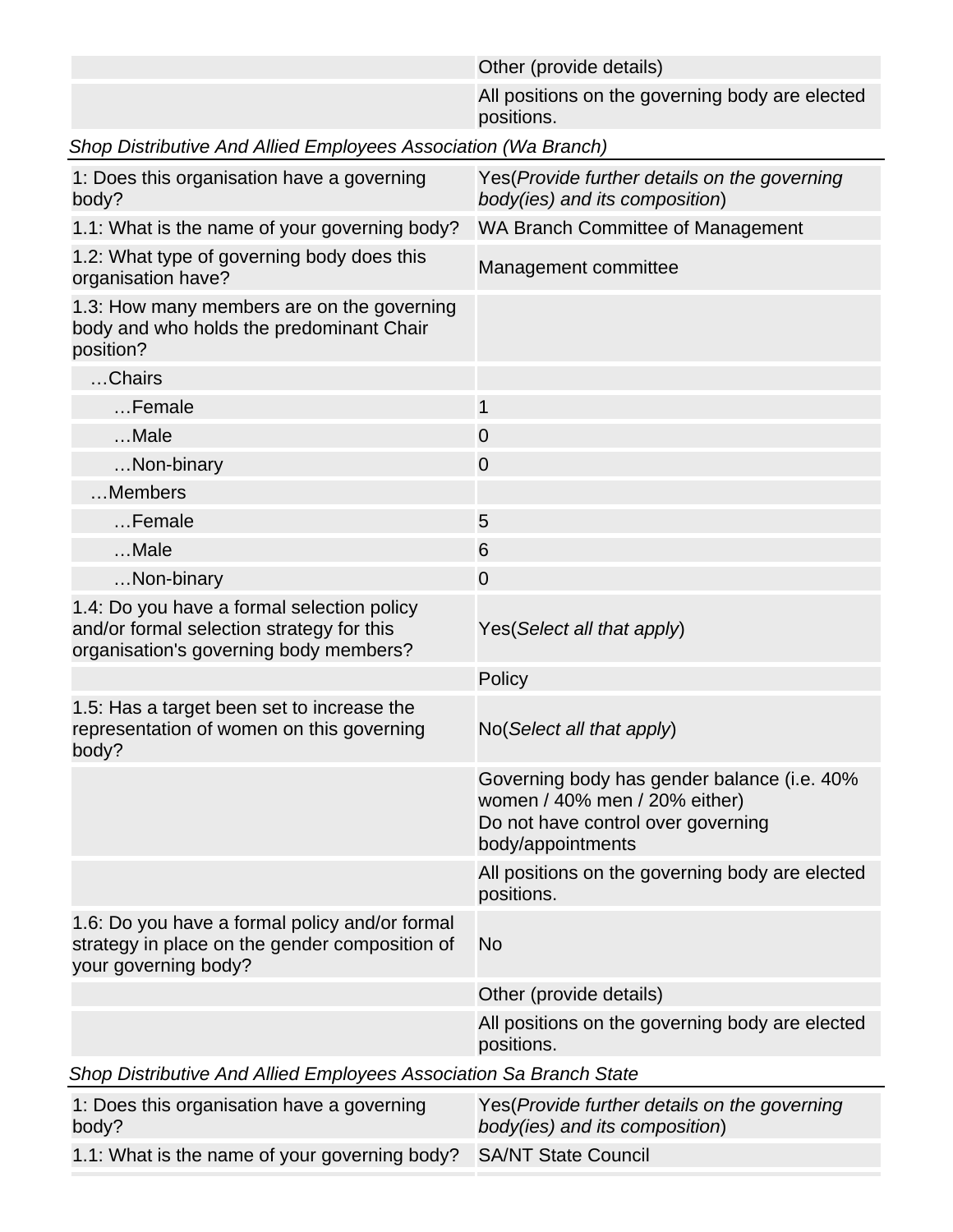| 1.2: What type of governing body does this<br>organisation have?                                                                  | Council                                                                                                                                 |
|-----------------------------------------------------------------------------------------------------------------------------------|-----------------------------------------------------------------------------------------------------------------------------------------|
| 1.3: How many members are on the governing<br>body and who holds the predominant Chair<br>position?                               |                                                                                                                                         |
| Chairs                                                                                                                            |                                                                                                                                         |
| Female                                                                                                                            | $\mathbf{1}$                                                                                                                            |
| Male                                                                                                                              | $\overline{0}$                                                                                                                          |
| Non-binary                                                                                                                        | 0                                                                                                                                       |
| Members                                                                                                                           |                                                                                                                                         |
| Female                                                                                                                            | 5                                                                                                                                       |
| Male                                                                                                                              | $\overline{4}$                                                                                                                          |
| Non-binary                                                                                                                        | $\overline{0}$                                                                                                                          |
| 1.4: Do you have a formal selection policy<br>and/or formal selection strategy for this<br>organisation's governing body members? | Yes(Select all that apply)                                                                                                              |
|                                                                                                                                   | Policy                                                                                                                                  |
| 1.5: Has a target been set to increase the<br>representation of women on this governing<br>body?                                  | No(Select all that apply)                                                                                                               |
|                                                                                                                                   | Governing body has gender balance (i.e. 40%<br>women / 40% men / 20% either)<br>Do not have control over governing<br>body/appointments |
|                                                                                                                                   | All positions on the governing body are elected<br>positions.                                                                           |
| 1.6: Do you have a formal policy and/or formal<br>strategy in place on the gender composition of<br>your governing body?          | <b>No</b>                                                                                                                               |
|                                                                                                                                   | Other (provide details)                                                                                                                 |
|                                                                                                                                   | All positions on the governing body are elected<br>positions.                                                                           |
| Shop Distributive & Allied Employees Association Vic Branch                                                                       |                                                                                                                                         |
| 1: Does this organisation have a governing<br>body?                                                                               | Yes(Provide further details on the governing<br>body(ies) and its composition)                                                          |
| 1.1: What is the name of your governing body?                                                                                     | SDA Victorian Branch State Council                                                                                                      |
| 1.2: What type of governing body does this<br>organisation have?                                                                  | Council                                                                                                                                 |
| 1.3: How many members are on the governing<br>body and who holds the predominant Chair<br>position?                               |                                                                                                                                         |
| Chairs                                                                                                                            |                                                                                                                                         |
| Female                                                                                                                            | 1                                                                                                                                       |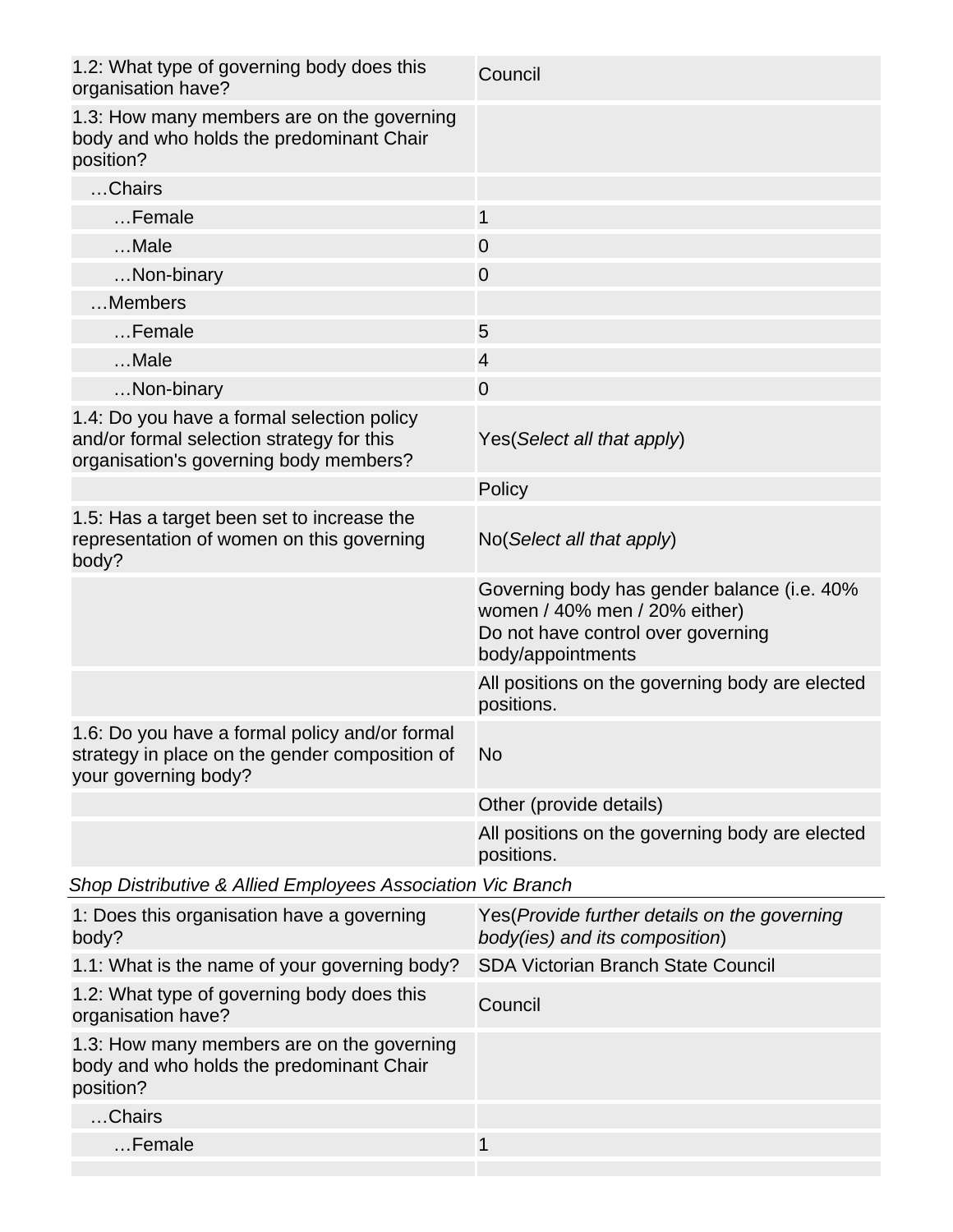| Male                                                                                                                              | $\mathbf 0$                                                                                                                             |
|-----------------------------------------------------------------------------------------------------------------------------------|-----------------------------------------------------------------------------------------------------------------------------------------|
| Non-binary                                                                                                                        | $\mathbf 0$                                                                                                                             |
| Members                                                                                                                           |                                                                                                                                         |
| Female                                                                                                                            | 9                                                                                                                                       |
| Male                                                                                                                              | 6                                                                                                                                       |
| Non-binary                                                                                                                        | $\mathbf 0$                                                                                                                             |
| 1.4: Do you have a formal selection policy<br>and/or formal selection strategy for this<br>organisation's governing body members? | Yes (Select all that apply)                                                                                                             |
|                                                                                                                                   | Policy                                                                                                                                  |
| 1.5: Has a target been set to increase the<br>representation of women on this governing<br>body?                                  | No(Select all that apply)                                                                                                               |
|                                                                                                                                   | Governing body has gender balance (i.e. 40%<br>women / 40% men / 20% either)<br>Do not have control over governing<br>body/appointments |
|                                                                                                                                   | All positions on the governing body are elected<br>positions.                                                                           |
| 1.6: Do you have a formal policy and/or formal<br>strategy in place on the gender composition of<br>your governing body?          | No                                                                                                                                      |
|                                                                                                                                   | Other (provide details)                                                                                                                 |
|                                                                                                                                   | All positions on the governing body are elected<br>positions.                                                                           |
| 2.1: What is the name of your governing body?                                                                                     | <b>Branch Conference</b>                                                                                                                |
| 2.2: What type of governing body does this<br>organisation have?                                                                  | Other governing body/authority (provide details)                                                                                        |
|                                                                                                                                   | <b>Branch Conference</b>                                                                                                                |
| 2.3: How many members are on the governing<br>body and who holds the predominant Chair<br>position?                               |                                                                                                                                         |
| Chairs                                                                                                                            |                                                                                                                                         |
| Female                                                                                                                            |                                                                                                                                         |
|                                                                                                                                   | 1                                                                                                                                       |
| Male                                                                                                                              | $\overline{0}$                                                                                                                          |
| Non-binary                                                                                                                        | $\overline{0}$                                                                                                                          |
| Members                                                                                                                           |                                                                                                                                         |
| Female                                                                                                                            | 25                                                                                                                                      |
| Male                                                                                                                              | 12                                                                                                                                      |
| Non-binary                                                                                                                        | $\mathbf 0$                                                                                                                             |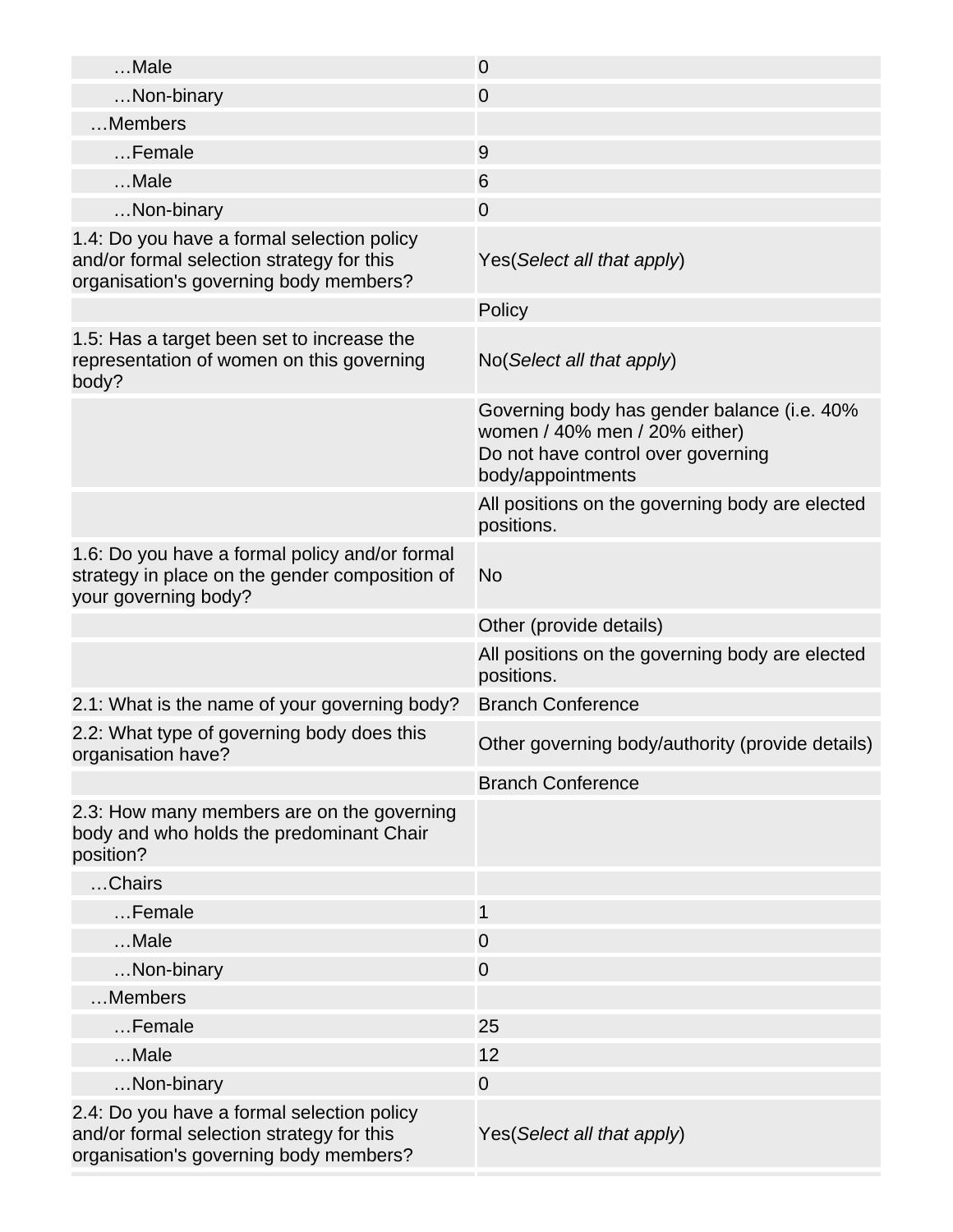|                                                                                                                                   | Policy                                                                                                                                  |
|-----------------------------------------------------------------------------------------------------------------------------------|-----------------------------------------------------------------------------------------------------------------------------------------|
| 2.5: Has a target been set to increase the<br>representation of women on this governing<br>body?                                  | No(Select all that apply)                                                                                                               |
|                                                                                                                                   | Governing body has gender balance (i.e. 40%<br>women / 40% men / 20% either)<br>Do not have control over governing<br>body/appointments |
|                                                                                                                                   | All positions on the governing body are elected<br>positions.                                                                           |
| 2.6: Do you have a formal policy and/or formal<br>strategy in place on the gender composition of<br>your governing body?          | No                                                                                                                                      |
|                                                                                                                                   | Other (provide details)                                                                                                                 |
|                                                                                                                                   | All positions on the governing body are elected<br>positions.                                                                           |
| <b>Shop Distributive &amp; Allied Employees Association</b>                                                                       |                                                                                                                                         |
| 1: Does this organisation have a governing<br>body?                                                                               | Yes (Provide further details on the governing<br>body(ies) and its composition)                                                         |
| 1.1: What is the name of your governing body?                                                                                     | <b>QLD Branch State Council</b>                                                                                                         |
| 1.2: What type of governing body does this<br>organisation have?                                                                  | Council                                                                                                                                 |
| 1.3: How many members are on the governing<br>body and who holds the predominant Chair<br>position?                               |                                                                                                                                         |
| Chairs                                                                                                                            |                                                                                                                                         |
| Female                                                                                                                            | 1                                                                                                                                       |
| Male                                                                                                                              |                                                                                                                                         |
| Non-binary                                                                                                                        | $\overline{0}$                                                                                                                          |
| Members                                                                                                                           |                                                                                                                                         |
| Female                                                                                                                            | 9                                                                                                                                       |
| Male                                                                                                                              | 3                                                                                                                                       |
| Non-binary                                                                                                                        | $\overline{0}$                                                                                                                          |
| 1.4: Do you have a formal selection policy<br>and/or formal selection strategy for this<br>organisation's governing body members? | Yes (Select all that apply)                                                                                                             |
|                                                                                                                                   | Policy                                                                                                                                  |
| 1.5: Has a target been set to increase the<br>representation of women on this governing<br>body?                                  | No(Select all that apply)                                                                                                               |
|                                                                                                                                   | Governing body has gender balance (i.e. 40%<br>women / 40% men / 20% either)<br>Do not have control over governing<br>body/appointments |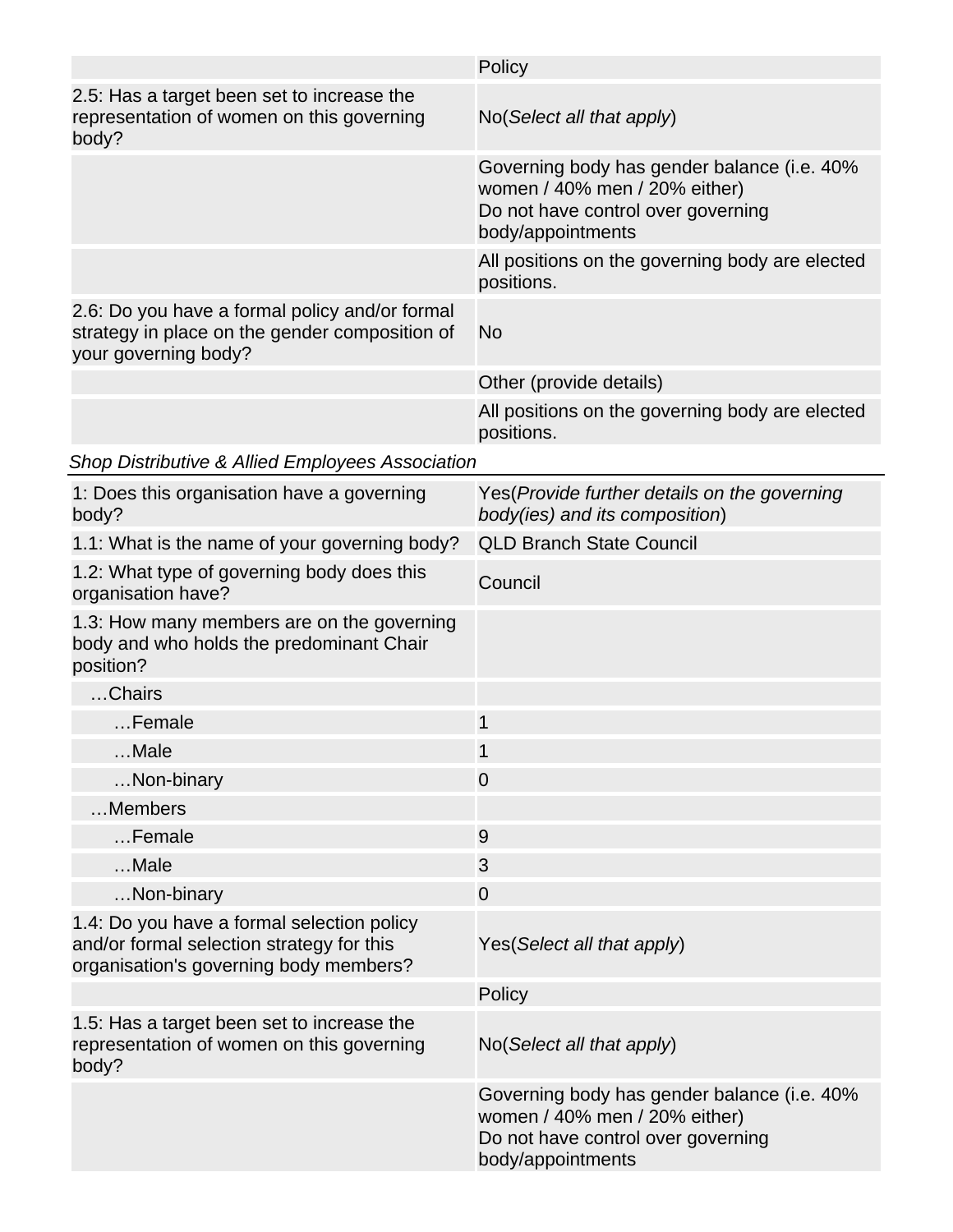|                                                                                                                                   | All positions on the governing body are elected<br>positions.                |
|-----------------------------------------------------------------------------------------------------------------------------------|------------------------------------------------------------------------------|
| 1.6: Do you have a formal policy and/or formal<br>strategy in place on the gender composition of<br>your governing body?          | <b>No</b>                                                                    |
|                                                                                                                                   | Other (provide details)                                                      |
|                                                                                                                                   | All positions on the governing body are elected<br>positions.                |
| 2.1: What is the name of your governing body?                                                                                     | <b>QLD Branch Committee of Management</b>                                    |
| 2.2: What type of governing body does this<br>organisation have?                                                                  | Management committee                                                         |
| 2.3: How many members are on the governing<br>body and who holds the predominant Chair<br>position?                               |                                                                              |
| Chairs                                                                                                                            |                                                                              |
| Female                                                                                                                            | 1                                                                            |
| Male                                                                                                                              | 1                                                                            |
| Non-binary                                                                                                                        | $\mathbf 0$                                                                  |
| Members                                                                                                                           |                                                                              |
| Female                                                                                                                            | 5                                                                            |
| Male                                                                                                                              | 2                                                                            |
| Non-binary                                                                                                                        | 0                                                                            |
| 2.4: Do you have a formal selection policy<br>and/or formal selection strategy for this<br>organisation's governing body members? | Yes(Select all that apply)                                                   |
|                                                                                                                                   | Policy                                                                       |
| 2.5: Has a target been set to increase the<br>representation of women on this governing<br>body?                                  | No(Select all that apply)                                                    |
|                                                                                                                                   | Governing body has gender balance (i.e. 40%<br>women / 40% men / 20% either) |
| 2.6: Do you have a formal policy and/or formal<br>strategy in place on the gender composition of<br>your governing body?          | No                                                                           |
|                                                                                                                                   | Other (provide details)                                                      |
|                                                                                                                                   | All positions on the governing body are elected<br>positions.                |

2: If your organisation would like to provide additional information relating to governing bodies and gender equality in your workplace, do so below.

All positions on the governing body are elected positions. All governing bodies have gender balance.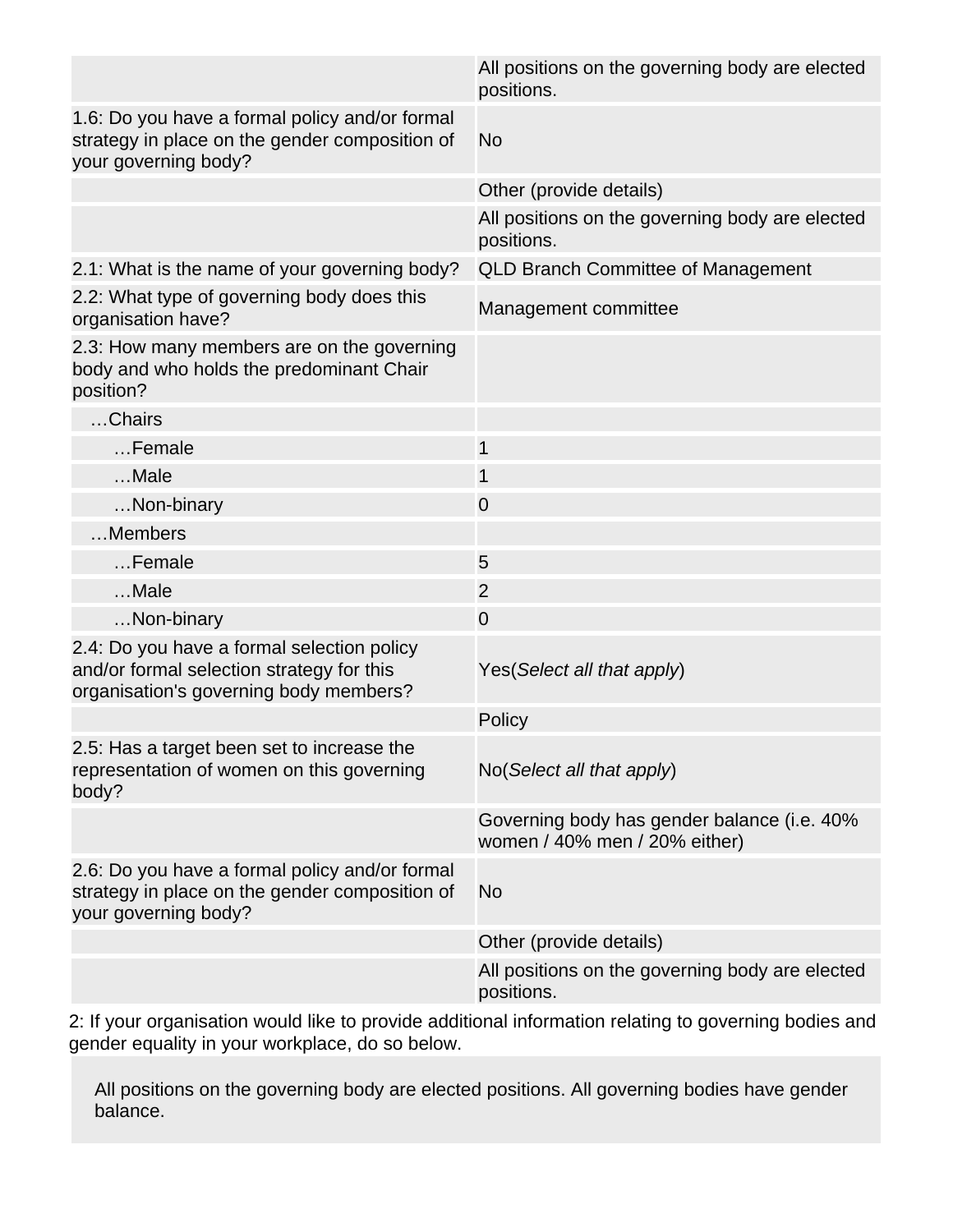# #Action on gender equality

#### **Gender pay gaps**

1: Do you have a formal policy and/or formal strategy on remuneration generally? No(Select all that apply)

| $$ No                   | Other (provide details)                                                                                                                                                                                                                                                                                                                                                                                                                                                                           |
|-------------------------|---------------------------------------------------------------------------------------------------------------------------------------------------------------------------------------------------------------------------------------------------------------------------------------------------------------------------------------------------------------------------------------------------------------------------------------------------------------------------------------------------|
| Other (provide details) | The SDA has a National Office and seven<br>Branches which combined form the National<br>Association. Each of these operate as separate<br>and autonomous organisations in regard to their<br>employees. Although some Branches have a<br>formal policy or strategy regarding<br>remuneration, because not all Branches have<br>these we have been unable to answer 'yes' to<br>this question. Remuneration in some Branches<br>is also determined in workplace agreements and<br>by market rates. |

2: What was the snapshot date used for your Workplace Profile? 31-Mar-2022

#### **Employer action on pay equity**

1: Have you analysed your payroll to determine if there are any remuneration gaps between women and men (e.g. conducted a gender pay gap analysis)?

| m                         |                                                                                                                                                                                                                                                                                                             |
|---------------------------|-------------------------------------------------------------------------------------------------------------------------------------------------------------------------------------------------------------------------------------------------------------------------------------------------------------|
| No(Select all that apply) |                                                                                                                                                                                                                                                                                                             |
| …No                       | Other (provide details)                                                                                                                                                                                                                                                                                     |
| Other (provide details)   | The SDA has a National Office and seven<br>Branches which combined form the National<br>Association. Each of these operate as separate<br>and autonomous organisations in regard to their<br>employees. Remuneration in some Branches is<br>also determined in workplace agreements and<br>by market rates. |

3: If your organisation would like to provide additional information relating to employer action on pay equity in your workplace, please do so below.

### **Employee consultation**

1: Have you consulted with employees on issues concerning gender equality in your workplace during the reporting period?

No(Select all that apply)

| …No. | <b>Others (Provide Details)</b>                                                             |
|------|---------------------------------------------------------------------------------------------|
|      | Some Branches have conducted consultations<br>with employees with regard to gender equality |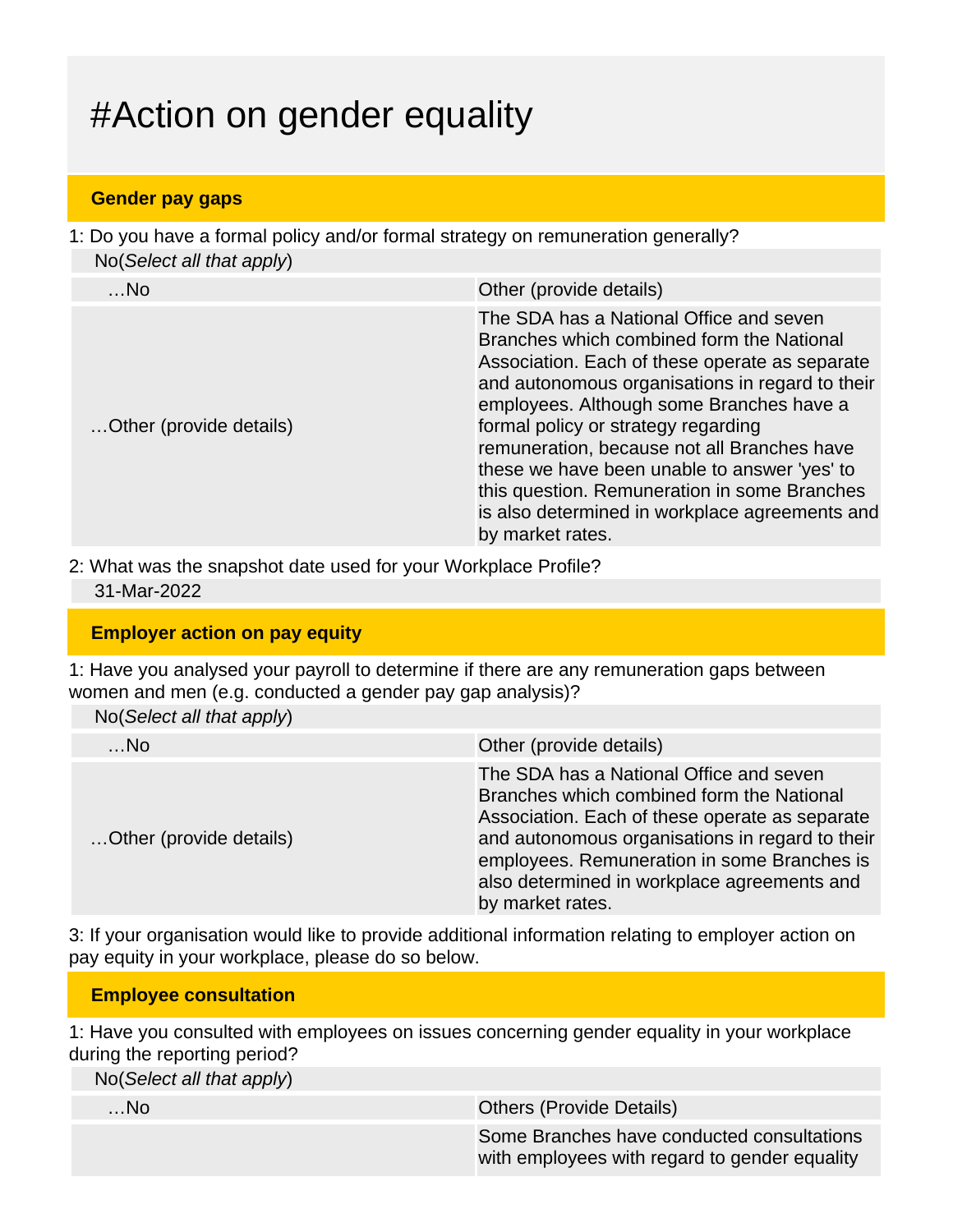| Others (Provide Details) |
|--------------------------|
|--------------------------|

as part of performance discussions or employee surveys.

2: Do you have a formal policy and/or formal strategy in place on consulting employees about gender equality?

| No       |                                                                                                                                                           |
|----------|-----------------------------------------------------------------------------------------------------------------------------------------------------------|
| $$ No    | Other ( <i>Provide details</i> )                                                                                                                          |
| $$ Other | Some Branches have conducted consultations<br>with employees with regard to gender equality<br>as part of performance discussions or employee<br>surveys. |

3: On what date did your organisation share your previous year's public reports with employees? 16-Aug-2021

4: Does your organisation have shareholders? No

5: Have you shared previous Executive Summary and Benchmark reports with the governing body?

No

6: If your organisation would like to provide additional information relating to employee consultation on gender equality in your workplace, please do so below.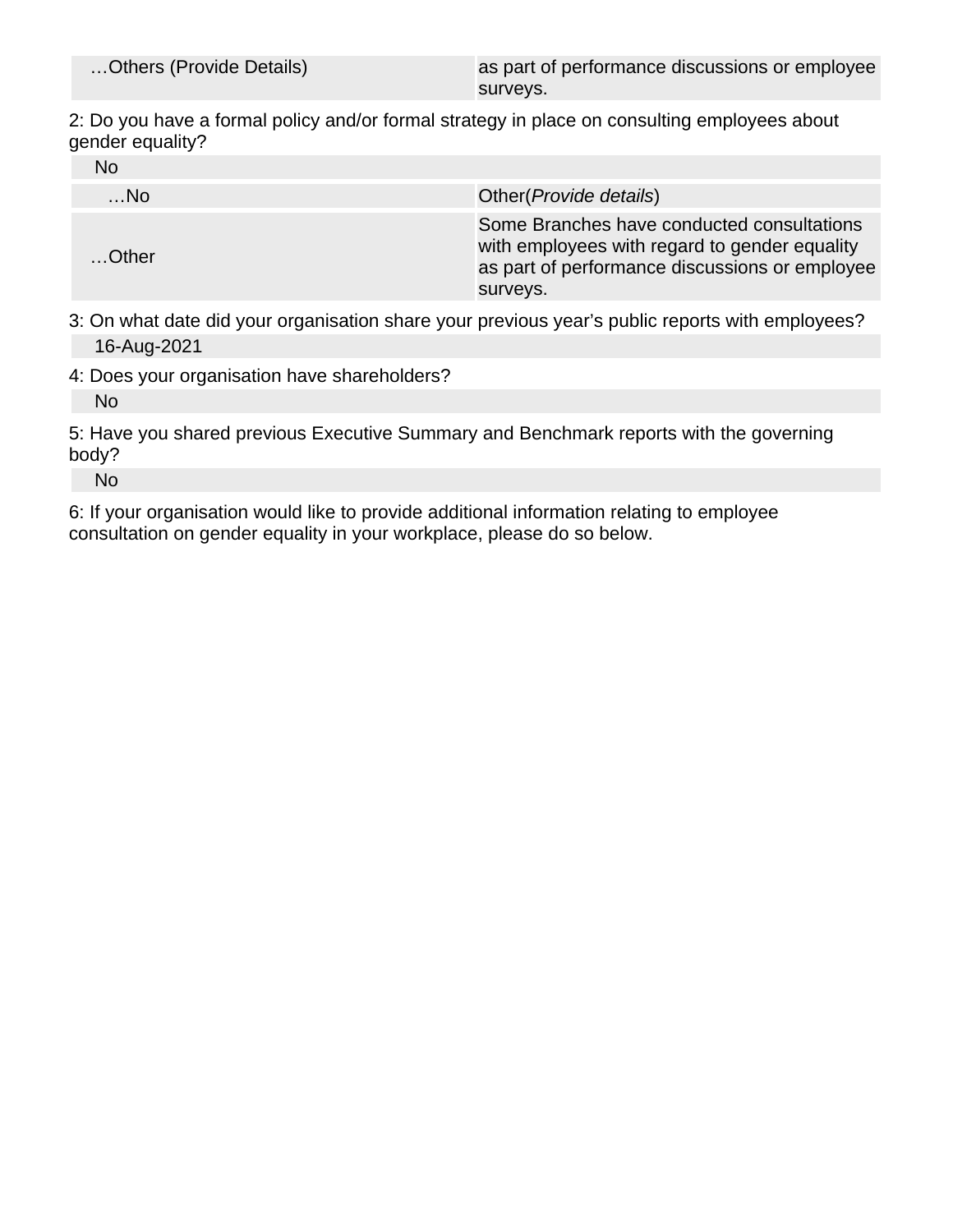# #Flexible work

## **Flexible working**

1: Do you have a formal policy and/or formal strategy on flexible working arrangements? Yes(Select all that apply)

| $$ Yes                                                                                                           | Policy<br><b>Strategy</b> |
|------------------------------------------------------------------------------------------------------------------|---------------------------|
| A business case for flexibility has been<br>established and endorsed at the leadership<br>level                  | Yes                       |
| Leaders are visible role models of flexible<br>working                                                           | Yes                       |
| Flexible working is promoted throughout<br>the organisation                                                      | Yes                       |
| Targets have been set for engagement in<br>flexible work                                                         | No(Select all that apply) |
| Targets have been set for men's<br>engagement in flexible work                                                   | No(Select all that apply) |
| Leaders are held accountable for improving Yes<br>workplace flexibility                                          |                           |
| Manager training on flexible working is<br>provided throughout the organisation                                  | No(Select all that apply) |
| Employee training is provided throughout<br>the organisation                                                     | No(Select all that apply) |
| Team-based training is provided<br>throughout the organisation                                                   | No(Select all that apply) |
| Employees are surveyed on whether they<br>have sufficient flexibility                                            | No(Select all that apply) |
| The organisation's approach to flexibility is<br>integrated into client conversations                            | Yes                       |
| The impact of flexibility is evaluated (e.g.<br>reduced absenteeism, increased employee<br>engagement)           | No(Select all that apply) |
| Metrics on the use of, and/or the impact of,<br>flexibility measures are reported to key<br>management personnel | No(Select all that apply) |
| Metrics on the use of, and/or the impact of,<br>flexibility measures are reported to the<br>governing body       | No(Select all that apply) |
| Other (provide details)                                                                                          | <b>No</b>                 |

2: Do you offer any of the following flexible working options to MANAGERS in your workplace?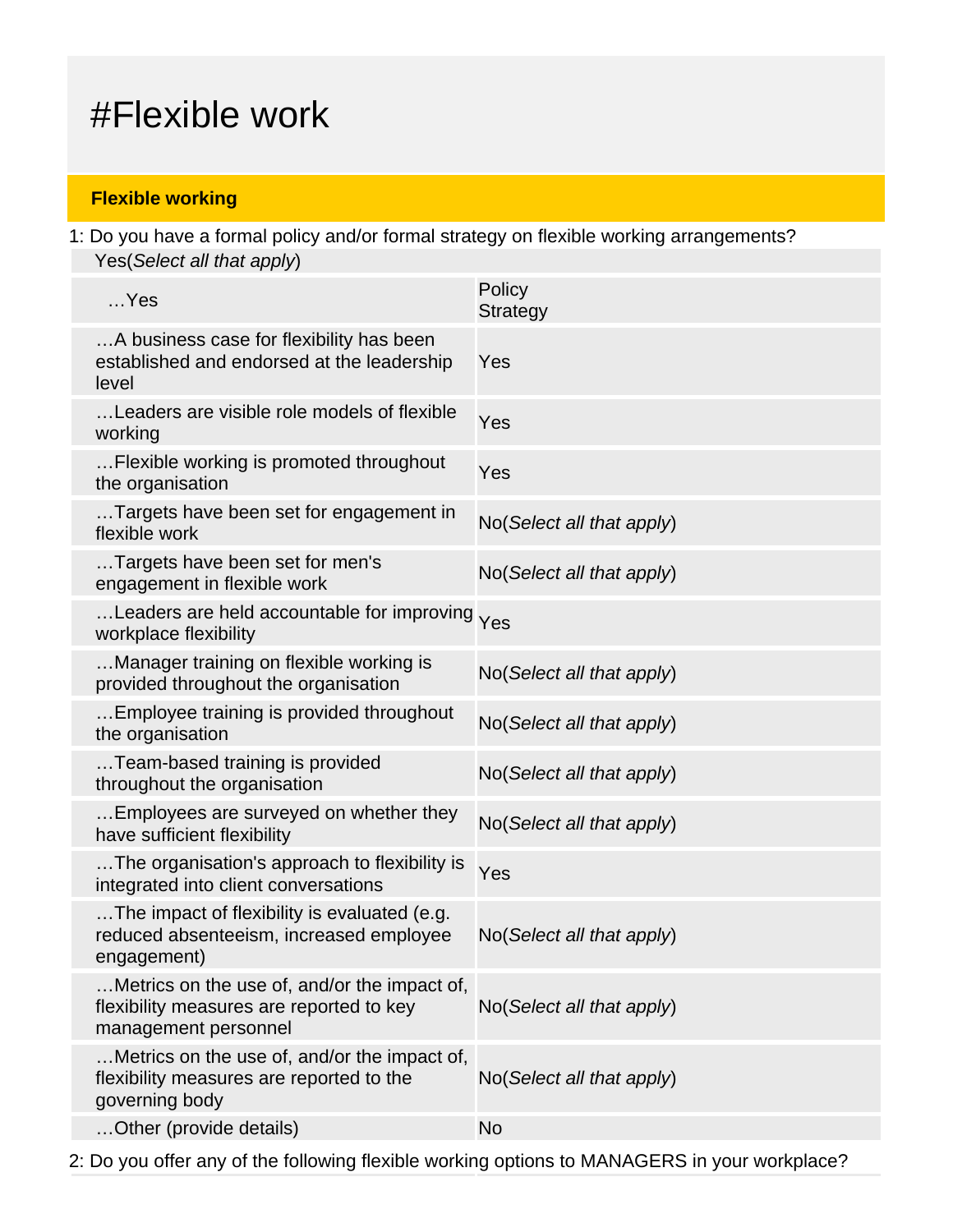| Flexible hours of work                 | Yes(Select one option only)                                    |
|----------------------------------------|----------------------------------------------------------------|
| $$ Yes                                 | SAME options for women and men(Select all<br>that apply)       |
| SAME options for women and men         | Formal options are available<br>Informal options are available |
| Compressed working weeks               | Yes(Select one option only)                                    |
| $$ Yes                                 | SAME options for women and men(Select all<br>that apply)       |
| SAME options for women and men         | Informal options are available                                 |
| $$ Time-in-lieu                        | Yes(Select one option only)                                    |
| $$ Yes                                 | SAME options for women and men(Select all<br>that apply)       |
| SAME options for women and men         | Formal options are available<br>Informal options are available |
| Telecommuting (e.g. working from home) | Yes(Select one option only)                                    |
| $$ Yes                                 | SAME options for women and men(Select all<br>that $apply$ )    |
| SAME options for women and men         | Informal options are available                                 |
| Part-time work                         | Yes(Select one option only)                                    |
| $$ Yes                                 | SAME options for women and men(Select all<br>that apply)       |
| SAME options for women and men         | Formal options are available<br>Informal options are available |
| Job sharing                            | Yes(Select one option only)                                    |
| $$ Yes                                 | SAME options for women and men(Select all<br>that apply)       |
| SAME options for women and men         | Informal options are available                                 |
| Carer's leave                          | Yes(Select one option only)                                    |
| $$ Yes                                 | SAME options for women and men(Select all<br>that apply)       |
| SAME options for women and men         | Formal options are available                                   |
| Purchased leave                        | Yes(Select one option only)                                    |
| $$ Yes                                 | SAME options for women and men(Select all<br>that apply)       |
| SAME options for women and men         | Informal options are available                                 |
| Unpaid leave                           | Yes(Select one option only)                                    |
| $$ Yes                                 | SAME options for women and men(Select all<br>that apply)       |
| SAME options for women and men         | Informal options are available                                 |
|                                        |                                                                |

3: Are your flexible working arrangement options for NON-MANAGERS the same as the options for managers above?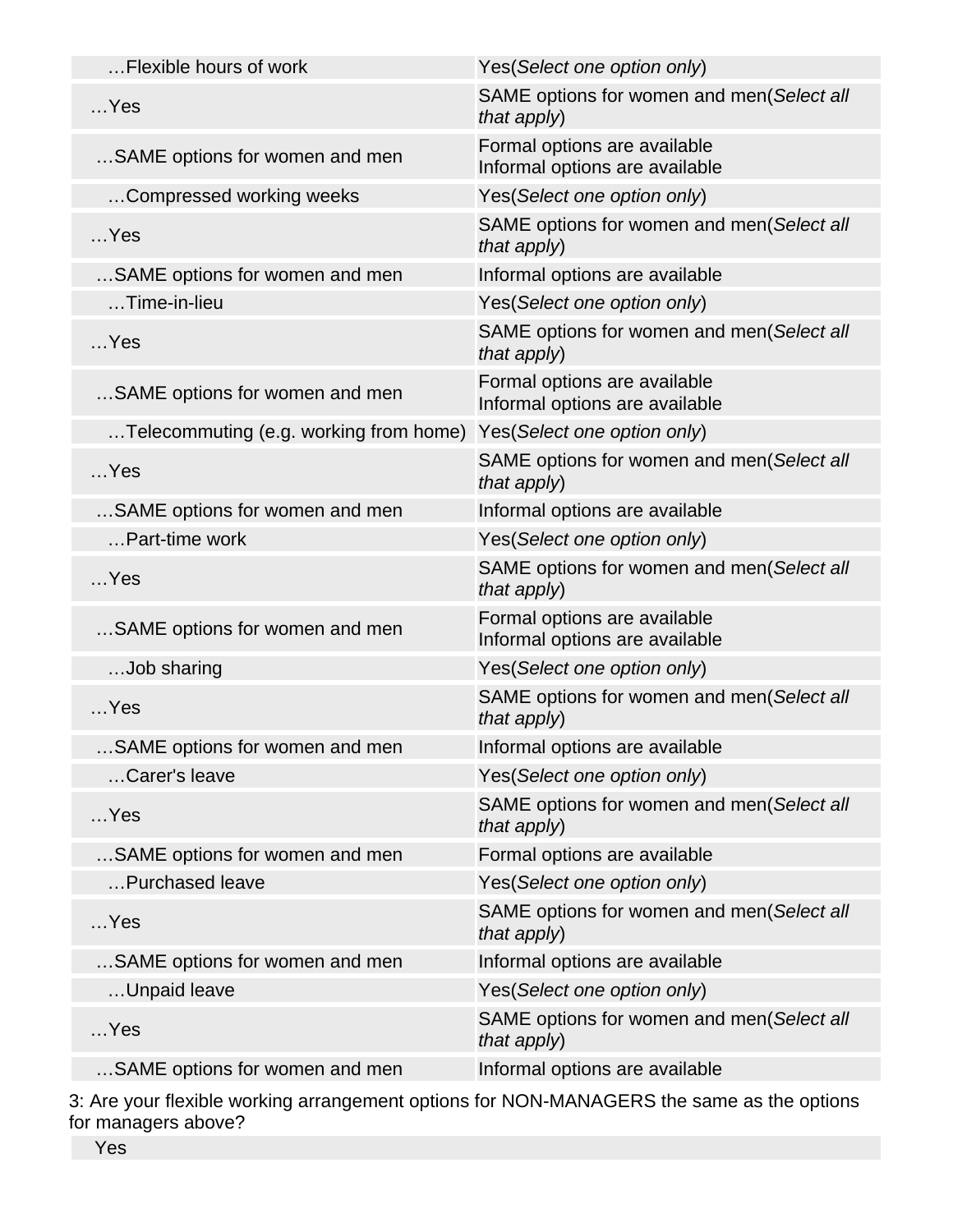4: Has your organisation implemented an 'all roles flex' approach to flexible work?

5: Did you see an increase, overall, in the approval of FORMAL flexible working arrangements for your workforce during the 2021-22 reporting period?

#### Don't know / Not applicable

6: If your workplace includes hybrid teams (i.e. some employees in a team work remotely while other employees in a team work at the organisation's usual workplace), have any of the following measures been utilised to ensure the fair treatment of all employees regardless of work location?

7: If your organisation would like to provide additional information relating to flexible working and gender equality in your workplace, including specific changes due to the impact of the COVID-19 pandemic on your workplace, please do so below.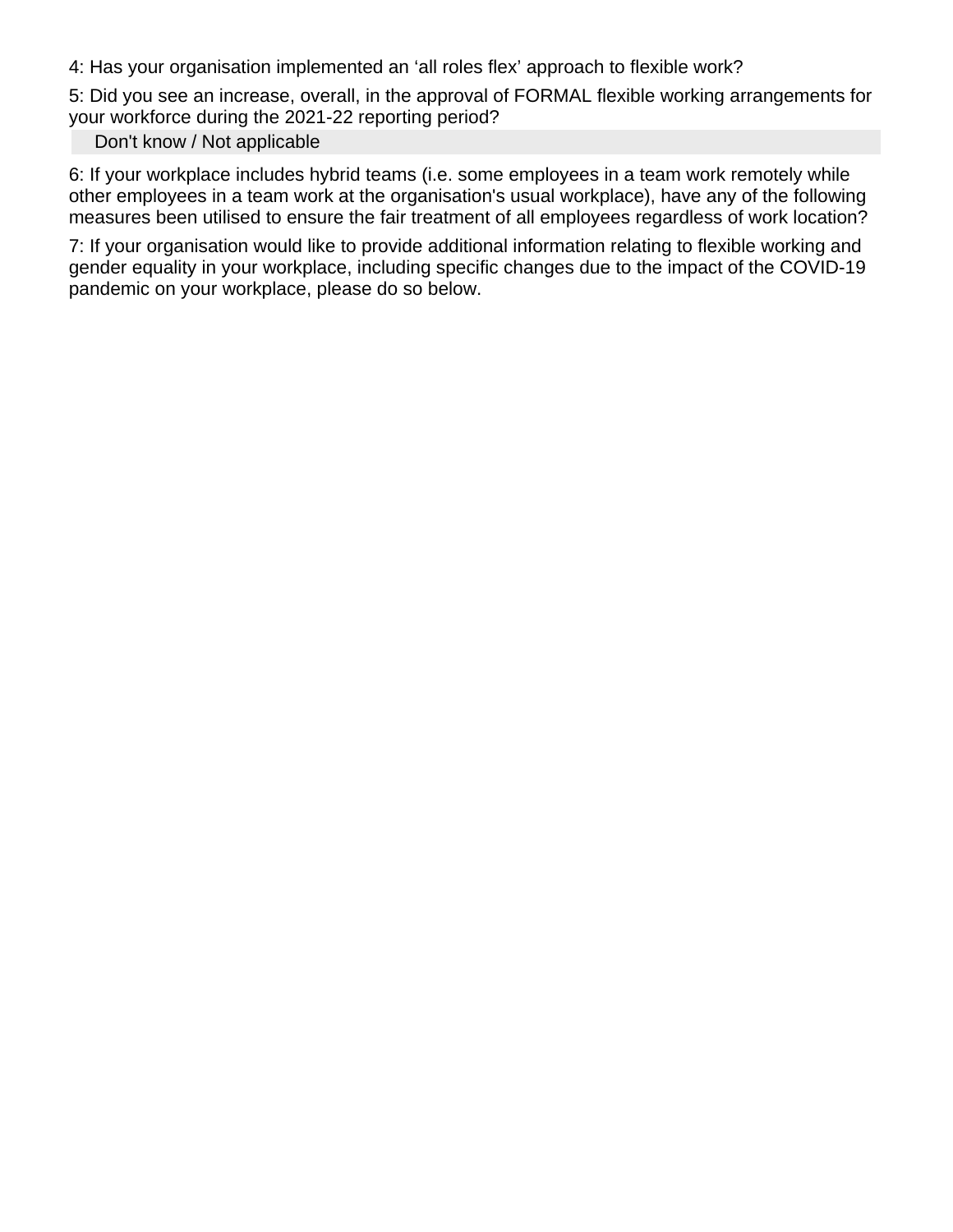# #Employee support

### **Paid parental leave**

 $\ddotsc$ 

1: Do you provide employer funded paid parental leave regardless of carer's status (i.e. primary/secondary) in addition to any government funded parental leave scheme?

Yes, we offer employer funded parental leave (using the primary/secondary carer definition)

|     | 1.1: Do you provide employer funded paid<br>parental leave for primary carers in addition<br>to any government funded parental leave<br>scheme?                                      | Yes (Please indicate how employer funded paid<br>parental leave is provided to the primary carers.)                 |
|-----|--------------------------------------------------------------------------------------------------------------------------------------------------------------------------------------|---------------------------------------------------------------------------------------------------------------------|
|     | 1.1.a: Please indicate whether your<br>employer-funded paid parental leave for<br>primary carers is available to:                                                                    | All, regardless of gender                                                                                           |
|     | 1.1.b: Please indicate whether your<br>employer-funded paid parental leave for<br>primary carers covers:                                                                             | <b>Birth</b><br>Adoption<br><b>Stillbirth</b>                                                                       |
|     | 1.1.c: How do you pay employer funded<br>paid parental leave to primary carers?                                                                                                      | Paying the employee's full salary                                                                                   |
|     | 1.1.d: Do you pay superannuation<br>contribution to your primary carers while<br>they are on parental leave?                                                                         | Yes, on employer funded parental leave<br>Yes, on government funded parental leave<br>Yes, on unpaid parental leave |
|     | 1.1.e: How many weeks (minimum) of<br>employer funded paid parental leave for<br>primary carers is provided?                                                                         | 26                                                                                                                  |
|     | 1.1.f: What proportion of your total<br>workforce has access to employer funded<br>paid parental leave for primary carers,<br>including casuals?                                     | 91-100%                                                                                                             |
|     | 1.1.g: Do you require primary carers to work<br>for the organisation for a certain amount of<br>time (a qualifying period) before they can<br>access employer funded parental leave? | Yes                                                                                                                 |
|     | 1.1.g.1: How long is the qualifying period?                                                                                                                                          | 12                                                                                                                  |
|     | 1.1.h: Do you require primary carers to take<br>employer funded paid parental leave within<br>a certain time period after the birth,<br>adoption, surrogacy and/or stillbirth?       | Yes                                                                                                                 |
|     | 1.1.h: Do you require primary carers to take<br>employer funded paid parental leave within a<br>certain time period after the birth, adoption,<br>surrogacy and/or stillbirth?       | Within 24 months                                                                                                    |
| Yes |                                                                                                                                                                                      |                                                                                                                     |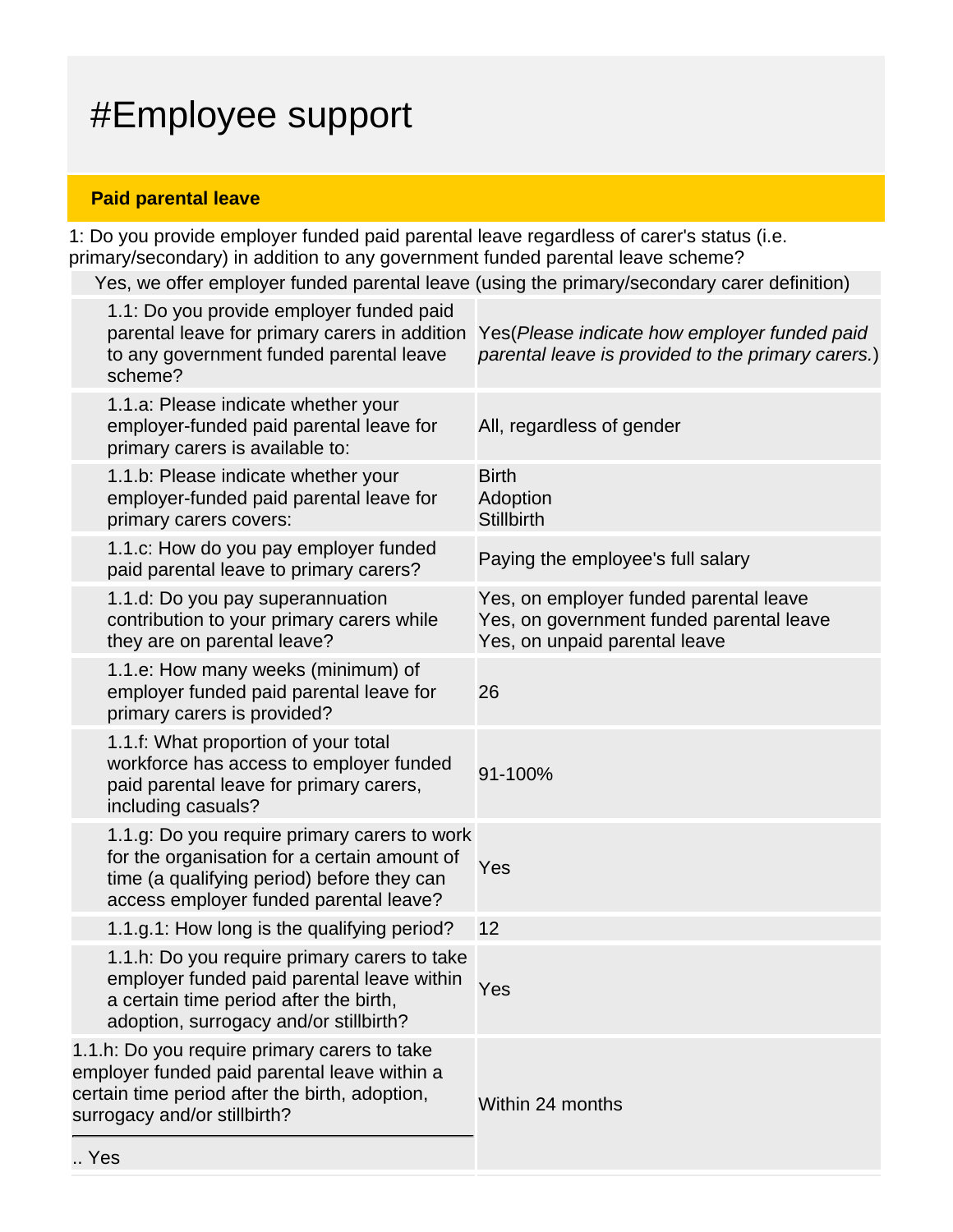| 1.2: Do you provide employer funded paid<br>parental leave for secondary carers in<br>addition to any government funded parental<br>leave scheme?                                         | Yes(Please indicate how employer funded paid<br>parental leave is provided to the secondary<br>carers.) |
|-------------------------------------------------------------------------------------------------------------------------------------------------------------------------------------------|---------------------------------------------------------------------------------------------------------|
| 1.2.a: Please indicate whether your<br>employer-funded paid parental leave for<br>secondary carers is available to:                                                                       | All, regardless of gender                                                                               |
| 1.2.b: Please indicate whether your<br>employer-funded paid parental leave for<br>secondary carers covers:                                                                                | <b>Birth</b><br>Adoption<br><b>Stillbirth</b>                                                           |
| 1.2.c: How do you pay employer funded<br>paid parental leave to secondary carers?                                                                                                         | Paying the employee's full salary                                                                       |
| 1.2.d: Do you pay superannuation<br>contribution to your secondary carers while<br>they are on parental leave?                                                                            | Yes, on employer funded parental leave<br>Yes, on government funded parental leave                      |
| 1.2.e: How many weeks (minimum) of<br>employer funded paid parental leave for<br>secondary carers is provided?                                                                            | $\overline{2}$                                                                                          |
| 1.2.f: What proportion of your total<br>workforce has access to employer funded<br>paid parental leave for secondary carers,<br>including casuals?                                        | 90-100%                                                                                                 |
| 1.2.g: Do you require secondary carers to<br>work for the organisation for a certain<br>amount of time (a qualifying period) before<br>they can access employer funded parental<br>leave? | Yes                                                                                                     |
| 1.2.g.1: How long is the qualifying period?                                                                                                                                               | 12                                                                                                      |
| 1.2.h: Do you require secondary carers to<br>take employer funded paid parental leave<br>within a certain time period after the birth,<br>adoption, surrogacy and/or stillbirth?          | Yes                                                                                                     |
| 1.2.h: Do you require secondary carers to take<br>employer funded paid parental leave within a<br>certain time period after the birth, adoption,<br>surrogacy and/or stillbirth?          | Within 24 months                                                                                        |
|                                                                                                                                                                                           |                                                                                                         |

.. Yes

2: If your organisation would like to provide additional information relating to paid parental leave and gender equality in your workplace, please do so below.

The SDA National Office and Branches provide a varied amount of paid parental leave, from 26-36 weeks which includes a combination of paying the gap between the government payment and an employee's normal salary and paid parental leave in addition to this.

**Support for carers**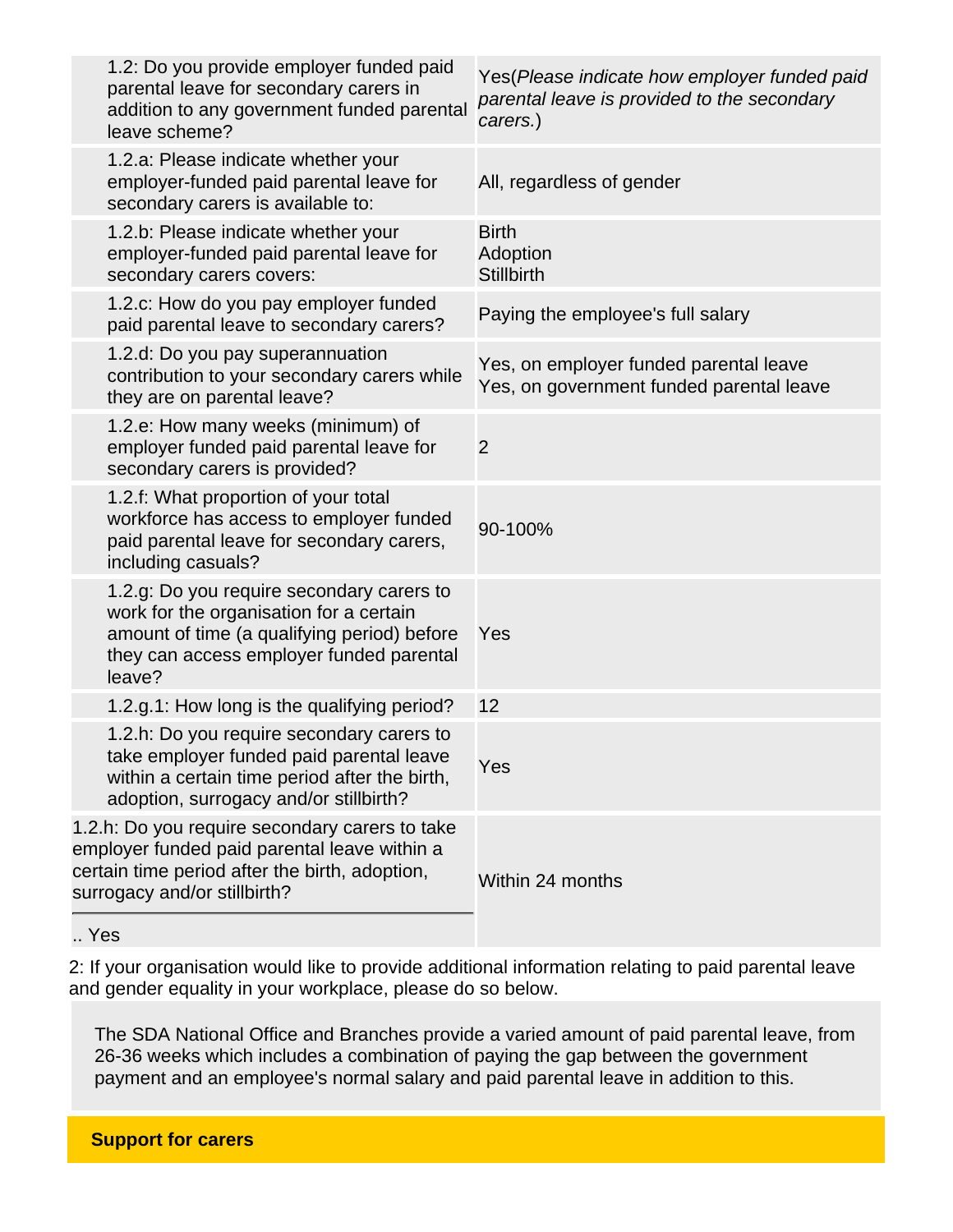1: Do you have a formal policy and/or formal strategy to support employees with family or caring responsibilities?

Yes(Select all that apply)

…Yes Policy

2: Do you offer any of the following support mechanisms for employees with family or caring responsibilities?

| Employer subsidised childcare                                                                    | No(You may specify why the above support<br>mechanism is not available to your employees.)                                                                       |
|--------------------------------------------------------------------------------------------------|------------------------------------------------------------------------------------------------------------------------------------------------------------------|
| On-site childcare                                                                                | No(You may specify why the above support<br>mechanism is not available to your employees.)                                                                       |
| Breastfeeding facilities                                                                         | Yes (Please indicate the availability of this<br>support mechanism.)                                                                                             |
| $$ Yes                                                                                           | Available at ALL worksites                                                                                                                                       |
| Childcare referral services                                                                      | Yes(Please indicate the availability of this<br>support mechanism.)                                                                                              |
| $$ Yes                                                                                           | Available at SOME worksites                                                                                                                                      |
| Internal support networks for parents                                                            | Yes (Please indicate the availability of this<br>support mechanism.)                                                                                             |
| $$ Yes                                                                                           | Available at SOME worksites                                                                                                                                      |
| Return to work bonus (only select if this<br>bonus is not the balance of paid parental<br>leave) | No(You may specify why the above support<br>mechanism is not available to your employees.)                                                                       |
| Information packs for new parents and/or<br>those with elder care responsibilities               | Yes(Please indicate the availability of this<br>support mechanism.)                                                                                              |
| $$ Yes                                                                                           | Available at SOME worksites                                                                                                                                      |
| Referral services to support employees<br>with family and/or caring responsibilities             | Yes (Please indicate the availability of this<br>support mechanism.)                                                                                             |
| $$ Yes                                                                                           | Available at SOME worksites                                                                                                                                      |
| Targeted communication mechanisms<br>(e.g. intranet/forums)                                      | Yes (Please indicate the availability of this<br>support mechanism.)                                                                                             |
| $$ Yes                                                                                           | Available at SOME worksites                                                                                                                                      |
| Support in securing school holiday care                                                          | No(You may specify why the above support<br>mechanism is not available to your employees.)                                                                       |
| Coaching for employees on returning to<br>work from paid parental leave                          | No(You may specify why the above support<br>mechanism is not available to your employees.)                                                                       |
| No                                                                                               | Other (provide details)                                                                                                                                          |
| Other (provide details)                                                                          | Additional support and/or training and coaching<br>is provided to employees returning to work from<br>paid parental leave. This is done on an informal<br>basis. |
| Parenting workshops targeting mothers                                                            | No(You may specify why the above support<br>mechanism is not available to your employees.)                                                                       |
| Parenting workshops targeting fathers                                                            | No(You may specify why the above support<br>mechanism is not available to your employees.)                                                                       |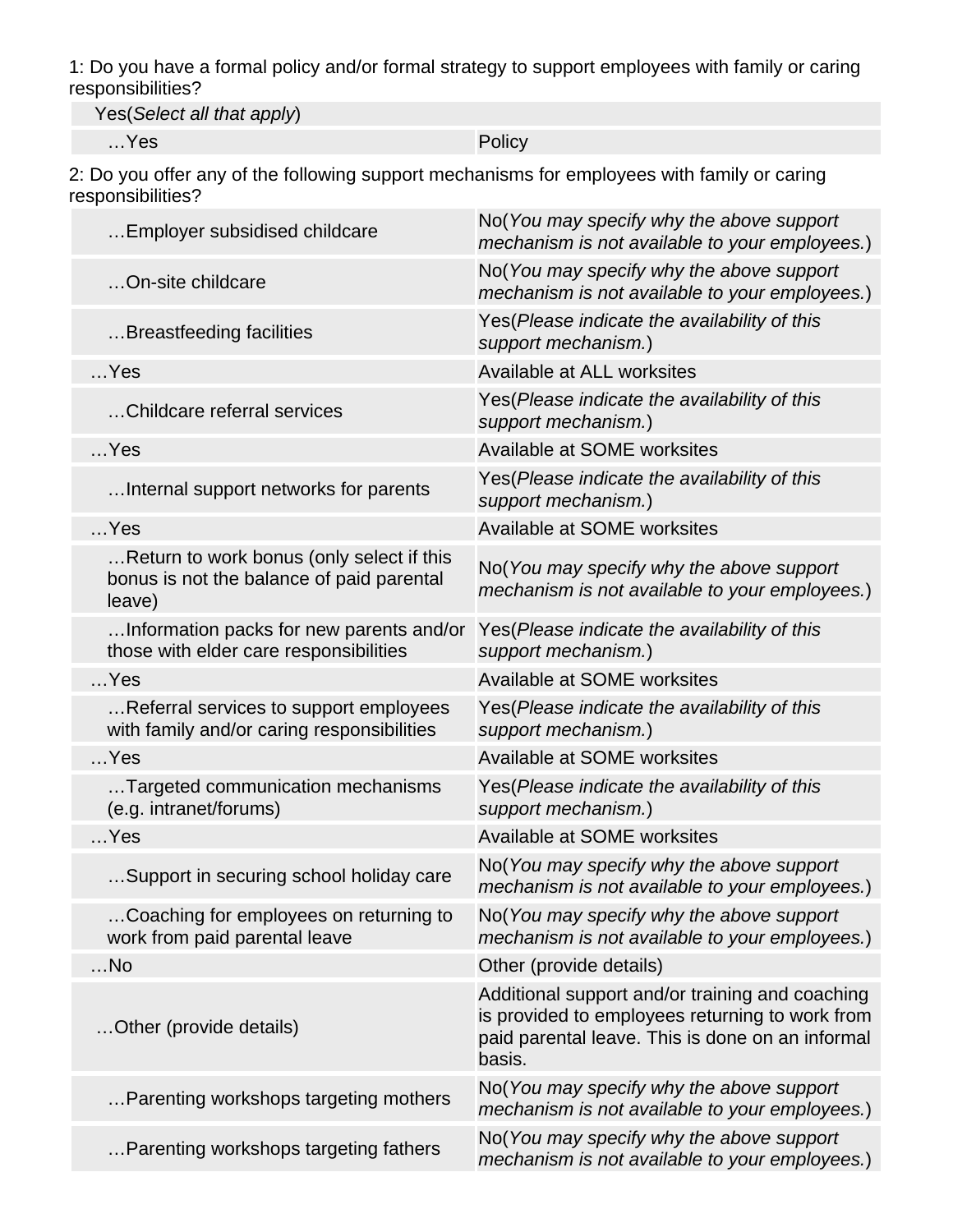…Other (provide details) No

3: If your organisation would like to provide additional information relating to support for carers in your workplace, please do so below.

#### **Sex-based harassment and discrimination**

1: Do you have a formal policy and/or formal strategy on sex-based harassment and discrimination prevention?

Yes(Select all that apply)

| $$ Yes                                                                                                                                            | <b>Policy</b> |
|---------------------------------------------------------------------------------------------------------------------------------------------------|---------------|
| 1.1: Do you provide a grievance process in<br>any sex-based harasssment and<br>discrimination prevention formal policy<br>and/or formal strategy? | Yes           |

2: Do you provide training on sex-based harassment and discrimination prevention to the following groups?

| All managers  | Yes(Please indicate how often is this training<br>provided (select all that apply):)  |
|---------------|---------------------------------------------------------------------------------------|
| $$ Yes        | At induction<br>Every three years or more                                             |
| All employees | Yes (Please indicate how often is this training<br>provided (select all that apply):) |
| $$ Yes        | At induction<br>Every three years or more                                             |

3: If your organisation would like to provide additional information relating to sex-based harassment and discrimination, please do so below.

### **Family or domestic violence**

1: Do you have a formal policy and/or formal strategy to support employees who are experiencing family or domestic violence?

| Yes (Select all that apply) |        |
|-----------------------------|--------|
| ∕…Yes                       | Policy |

2: Other than a formal policy and/or formal strategy, do you have the following support mechanisms in place to support employees who are experiencing family or domestic violence?

| Employee assistance program (including<br>access to psychologist, chaplain or<br>counsellor)  | Yes                                  |
|-----------------------------------------------------------------------------------------------|--------------------------------------|
| Training of key personnel                                                                     | Yes                                  |
| A domestic violence clause is in an<br>enterprise agreement or workplace<br>agreement         | $No(Select \textit{all} that apply)$ |
| Workplace safety planning                                                                     | Yes                                  |
| Access to paid domestic violence leave<br>(contained in an enterprise/workplace<br>agreement) | $No(Select \textit{all} that apply)$ |
|                                                                                               |                                      |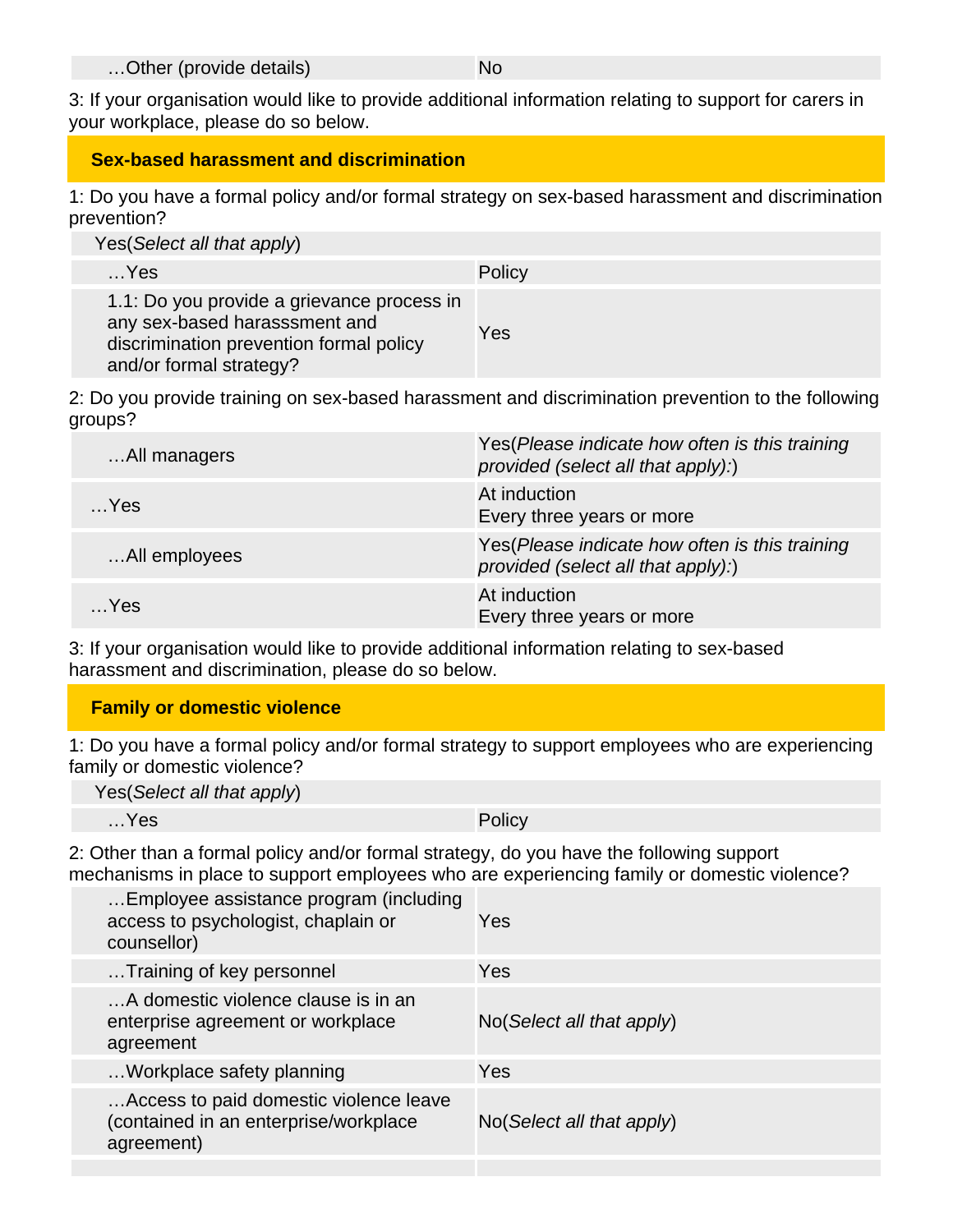| Access to unpaid domestic violence leave No(Select all that apply)<br>(contained in an enterprise/workplace<br>agreement)   |                                     |
|-----------------------------------------------------------------------------------------------------------------------------|-------------------------------------|
| Access to paid domestic violence leave<br>(not contained in an enterprise/workplace<br>agreement)                           | Yes(Is the leave period unlimited?) |
| $$ Yes                                                                                                                      | <b>No</b>                           |
| : How many days of paid domestic violence<br>leave (not contained in an<br>enterprise/workplace agreement) are<br>provided? | 10                                  |
| Access to unpaid leave                                                                                                      | Yes(Is the leave period unlimited?) |
| $$ Yes                                                                                                                      | <b>No</b>                           |
| : How many days of unpaid domestic<br>violence leave are provided?                                                          | $\overline{2}$                      |
| Confidentiality of matters disclosed                                                                                        | Yes                                 |
| Referral of employees to appropriate<br>domestic violence support services for<br>expert advice                             | Yes                                 |
| Protection from any adverse action or<br>discrimination based on the disclosure of<br>domestic violence                     | Yes                                 |
| Flexible working arrangements                                                                                               | Yes                                 |
| Provision of financial support (e.g.<br>advance bonus payment or advanced pay)                                              | No(Select all that apply)           |
| Offer change of office location                                                                                             | Yes                                 |
| Emergency accommodation assistance                                                                                          | No(Select all that apply)           |
| Access to medical services (e.g. doctor or<br>nurse)                                                                        | No(Select all that apply)           |
| Other (provide details)                                                                                                     | <b>No</b>                           |

3: If your organisation would like to provide additional information relating to family and domestic violence affecting your workplace, please do so below.

Employees have access to paid personal leave for the purpose of domestic violence, in addition to the 10 days paid domestic violence leave. Employees also have access to up to 2 days unpaid leave per occasion and additional leave will be considered. All employees are entitled to paid and unpaid leave under the policy, including casuals.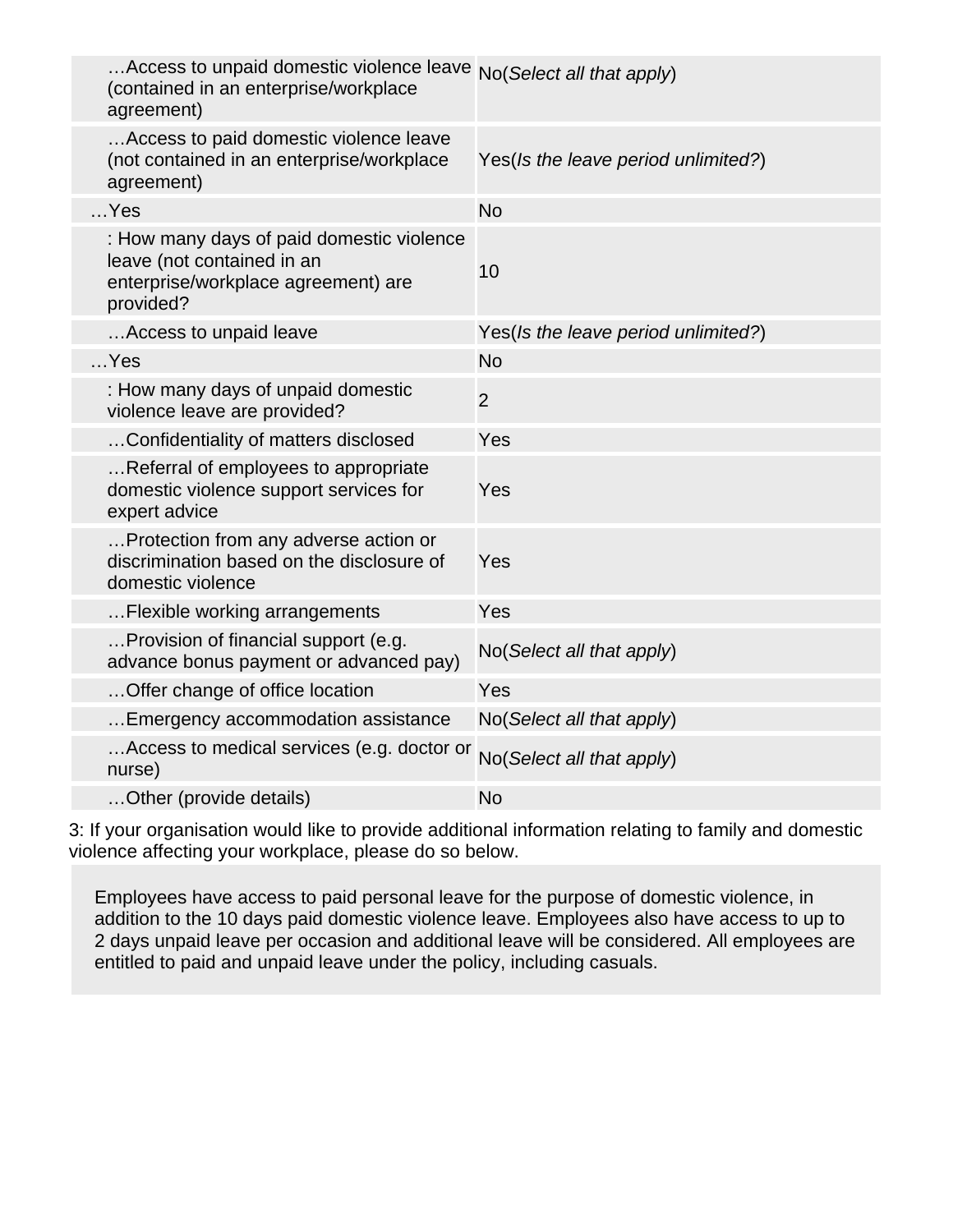## Workplace Profile Table

Industry: Personal and Other Services

|                                                            |                     |                | No. of employees                                                                                           | Number of apprentices and<br>graduates (combined) | Total                                                                                                      |                           |
|------------------------------------------------------------|---------------------|----------------|------------------------------------------------------------------------------------------------------------|---------------------------------------------------|------------------------------------------------------------------------------------------------------------|---------------------------|
| Occupational category*                                     | Employment status   | $\mathsf F$    | $\mathsf{M}% _{T}=\mathsf{M}_{T}\!\left( a,b\right) ,\ \mathsf{M}_{T}=\mathsf{M}_{T}\!\left( a,b\right) ,$ | $\mathsf F$                                       | $\mathsf{M}% _{T}=\mathsf{M}_{T}\!\left( a,b\right) ,\ \mathsf{M}_{T}=\mathsf{M}_{T}\!\left( a,b\right) ,$ | employees**               |
| Managers                                                   | Full-time permanent | $18\,$         | 16                                                                                                         | $\pmb{0}$                                         | $\pmb{0}$                                                                                                  | 34                        |
|                                                            | Part-time permanent | $\pmb{0}$      | $\mathbf{1}$                                                                                               | $\pmb{0}$                                         | $\pmb{0}$                                                                                                  | $\mathbf{1}$              |
| Professionals                                              | Full-time permanent | $71$           | 102                                                                                                        | $\pmb{0}$                                         | $\pmb{0}$                                                                                                  | 173                       |
|                                                            | Full-time contract  | $\pmb{0}$      | $\sqrt{2}$                                                                                                 | $\pmb{0}$                                         | $\pmb{0}$                                                                                                  | $\overline{2}$            |
|                                                            | Part-time permanent | 31             | 25                                                                                                         | $\pmb{0}$                                         | $\pmb{0}$                                                                                                  | 56                        |
|                                                            | Casual              | 15             | 23                                                                                                         | $\pmb{0}$                                         | $\pmb{0}$                                                                                                  | 38                        |
| Clerical And Administrative Full-time permanent<br>Workers |                     | 48             | $\boldsymbol{9}$                                                                                           | $\pmb{0}$                                         | $\pmb{0}$                                                                                                  | 57                        |
|                                                            | Full-time contract  | $\mathbf{3}$   | $\pmb{0}$                                                                                                  | $\pmb{0}$                                         | $\pmb{0}$                                                                                                  | $\ensuremath{\mathsf{3}}$ |
|                                                            | Part-time permanent | $28\,$         | $\pmb{0}$                                                                                                  | $\pmb{0}$                                         | $\mathbf 0$                                                                                                | 28                        |
|                                                            | Casual              | $\overline{4}$ | $\overline{1}$                                                                                             | $\pmb{0}$                                         | $\pmb{0}$                                                                                                  | $\sqrt{5}$                |

\* Categorised using ANZSCO major group codes (this means Professionals who are also Managers are categorised as Professionals)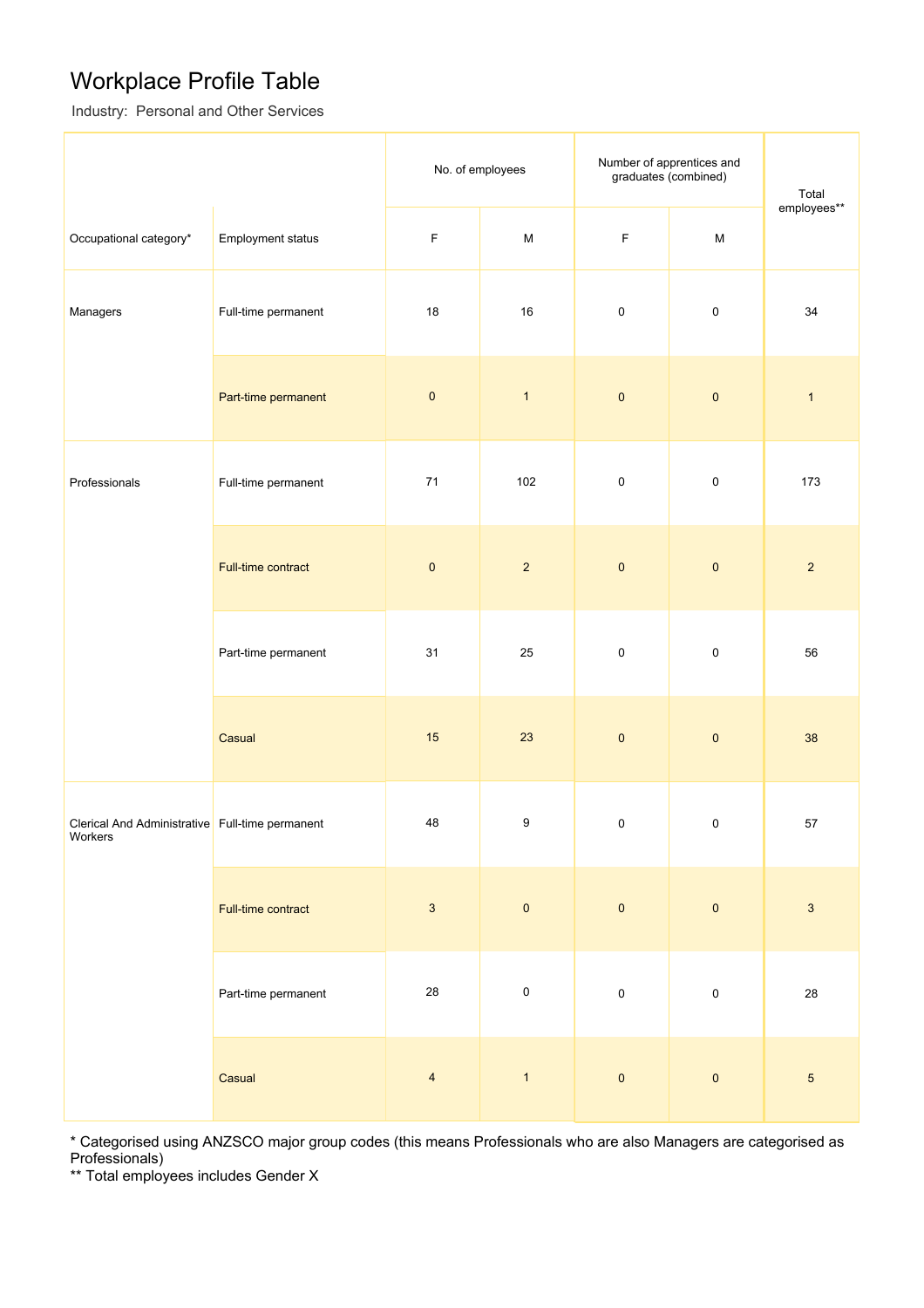# Workplace Profile Table

Industry: Personal and Other Services

|                                                    |              |                     | No. of employees          |                           |                  |
|----------------------------------------------------|--------------|---------------------|---------------------------|---------------------------|------------------|
| Manager category                                   | Level to CEO | Employment status   | $\mathsf F$               | ${\sf M}$                 | Total*           |
| CEO                                                | $\pmb{0}$    | Full-time permanent | $\mathbf{1}$              | $\,6\,$                   | $\boldsymbol{7}$ |
|                                                    |              | Full-time permanent | $\pmb{0}$                 | $\mathbf{1}$              | $\mathbf{1}$     |
| <b>KMP</b>                                         | $-1$         | Full-time permanent | $\ensuremath{\mathsf{3}}$ | $\ensuremath{\mathsf{3}}$ | $\,6\,$          |
|                                                    | $-2$         | Full-time permanent | $\pmb{0}$                 | $\mathbf{1}$              | $\mathbf{1}$     |
|                                                    |              | Full-time permanent | $\mathbf{1}$              | $\pmb{0}$                 | $\mathbf{1}$     |
| ${\sf SM}$                                         | $-2$         | Full-time permanent | $\overline{2}$            | $\sqrt{2}$                | $\overline{4}$   |
| OM                                                 | $-2$         | Full-time permanent | $\mathbf{1}$              | $\pmb{0}$                 | $\mathbf{1}$     |
| Full-time permanent<br>$-3$<br>Part-time permanent |              |                     | $\boldsymbol{9}$          | $\ensuremath{\mathsf{3}}$ | 12               |
|                                                    |              |                     | $\pmb{0}$                 | $\mathbf{1}$              | $\mathbf{1}$     |
|                                                    |              | Full-time permanent | $\mathbf{1}$              | $\pmb{0}$                 | $\mathbf{1}$     |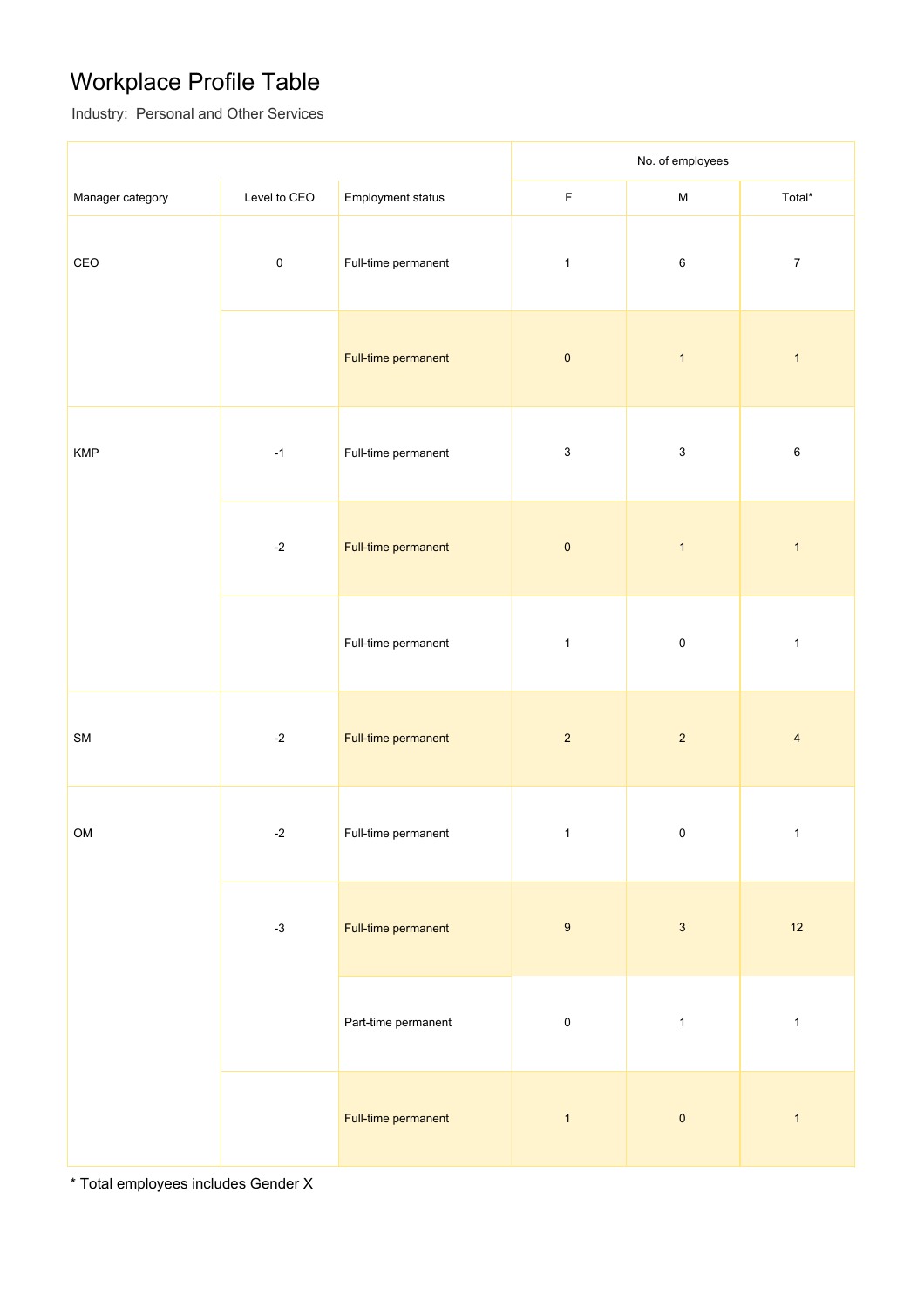# Workforce Management Statistics Table

Industry: Personal and Other Services

| Question                                                                                                   | Contract<br>Type | <b>Employment Type</b> | Manager Category | Female       | Male             | Total*       |
|------------------------------------------------------------------------------------------------------------|------------------|------------------------|------------------|--------------|------------------|--------------|
| 1. How many employees<br>were promoted?                                                                    | Full-time        | Permanent              | Managers         | $\mathbf{1}$ |                  | $\mathbf{1}$ |
|                                                                                                            |                  |                        | Non-managers     | 5            | 12               | 17           |
|                                                                                                            | Part-time        | Permanent              | Non-managers     | $\mathbf{1}$ | $\overline{2}$   | 3            |
| 2. How many employees<br>(including partners with an<br>employment contract) were<br>internally appointed? | Full-time        | Permanent              | Non-managers     | 1            |                  | $\mathbf{1}$ |
|                                                                                                            | N/A              | Casual                 | Non-managers     | $\mathbf{1}$ |                  | $\mathbf{1}$ |
| 3. How many employees<br>(including partners with an<br>employment contract) were<br>externally appointed? | Full-time        | Permanent              | Managers         |              | $\mathbf{1}$     | $\mathbf{1}$ |
|                                                                                                            |                  |                        | Non-managers     | 14           | $\boldsymbol{9}$ | 23           |
|                                                                                                            | Part-time        | Permanent              | Non-managers     | 14           | 11               | 25           |
|                                                                                                            | N/A              | Casual                 | Non-managers     | 12           | $17$             | 29           |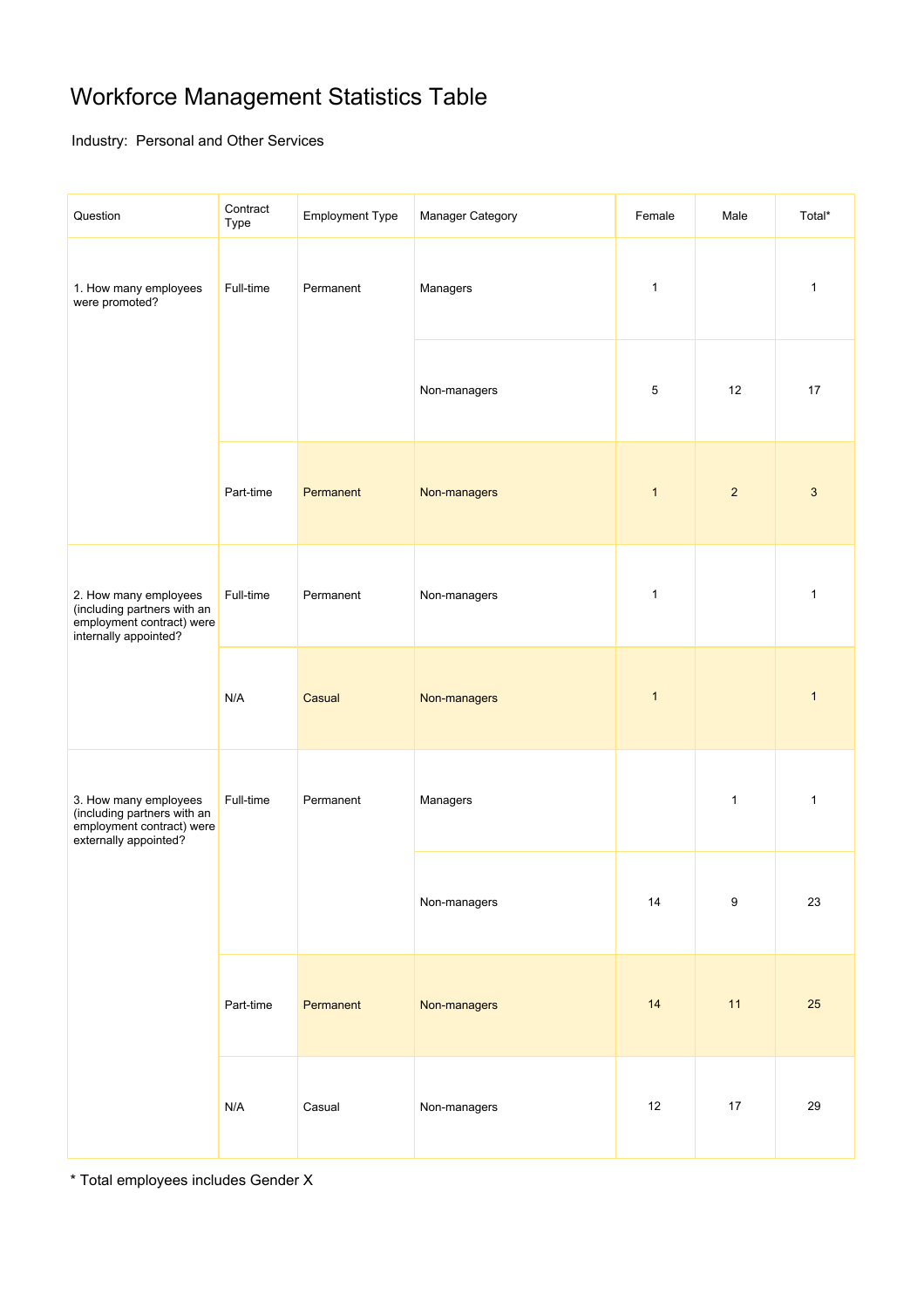# Workforce Management Statistics Table

Industry: Personal and Other Services

| Question                                                                                              | Contract<br>Type       | <b>Employment Type</b> | Manager Category | Female         | Male           | Total*       |
|-------------------------------------------------------------------------------------------------------|------------------------|------------------------|------------------|----------------|----------------|--------------|
| 4. How many employees<br>(including partners with an<br>employment contract)<br>voluntarily resigned? | Full-time<br>Permanent | Managers               | $\sqrt{2}$       |                | $\overline{2}$ |              |
|                                                                                                       |                        |                        | Non-managers     | 14             | 18             | 32           |
|                                                                                                       | Part-time              | Permanent              | Non-managers     | 15             | $\bf 8$        | 23           |
|                                                                                                       | N/A                    | Casual                 | Non-managers     | 4              | 8              | 12           |
| 5. How many employees<br>have taken primary carer's<br>parental leave (paid and/or<br>unpaid)?        | Full-time              | Permanent              | <b>Managers</b>  | $\mathbf{1}$   |                | $\mathbf{1}$ |
|                                                                                                       |                        |                        | Non-managers     | $\overline{5}$ |                | $\sqrt{5}$   |
| 6. How many employees<br>have taken secondary<br>carer's parental leave (paid<br>and/or unpaid)?      | Full-time              | Permanent              | Non-managers     |                | 3              | 3            |